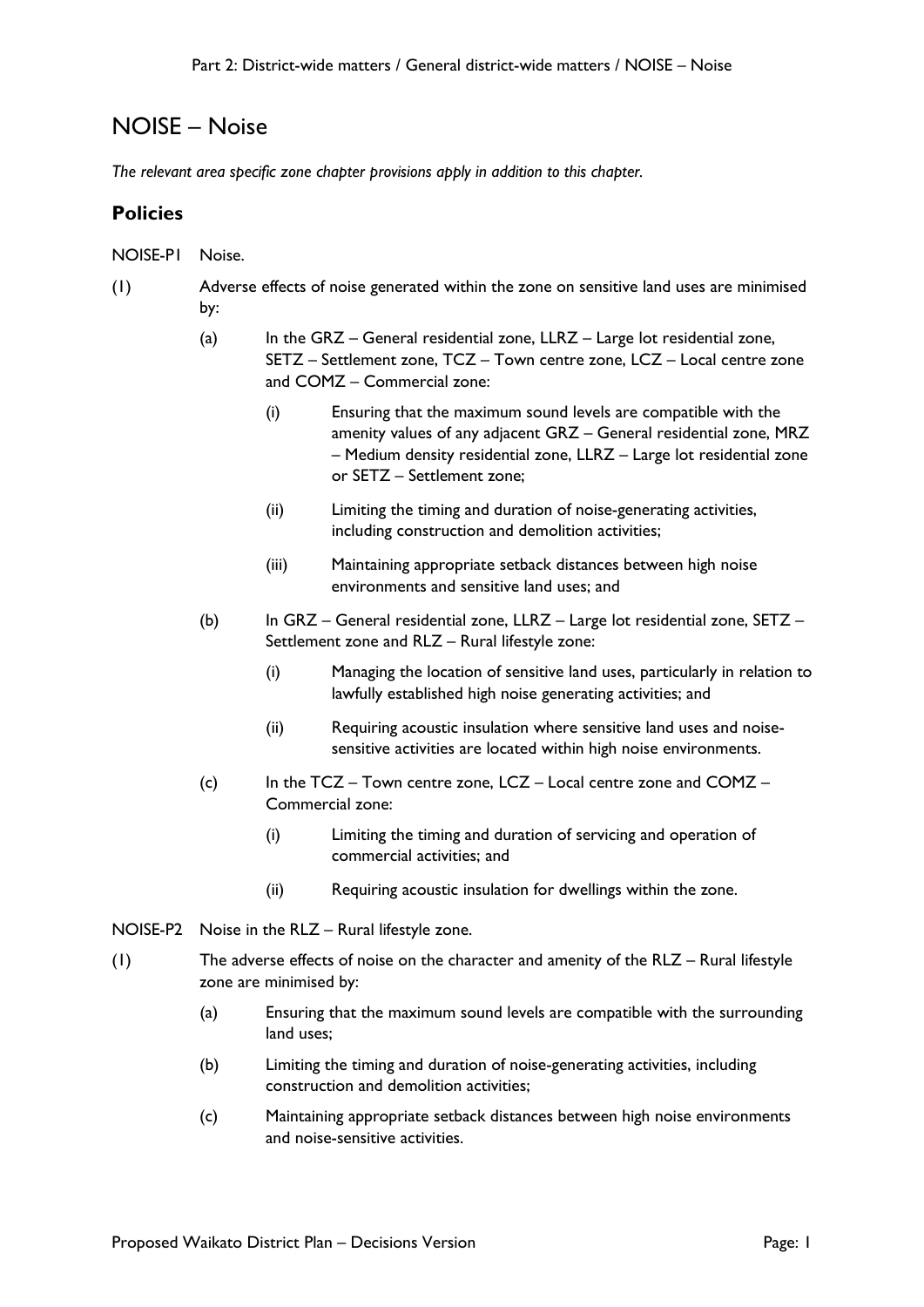- NOISE-P3 Noise and vibration in the GRUZ General rural zone.
- (1) Manage the adverse effects of noise and vibration by:
	- (a) Ensuring that noise and vibration levels do not compromise rural amenity;
	- (b) Limiting the timing and duration of noise-generating activities to the extent practicable and appropriate;
	- (c) Maintaining appropriate separation between high noise environments and noise sensitive activities;
	- (d) Ensuring frost fans are located and operated to minimise to the extent practicable noise effects on other sites;
	- (e) Managing the location of sensitive land uses, particularly in relation to lawfullyestablished activities;
	- (f) Requiring acoustic insulation where sensitive land uses are located within high noise environments, including the Airport Noise Outer Control Boundary, Huntly Power Station, and the Gun Club Noise Control Boundary;
	- (g) Managing the adverse effects of vibration from quarrying activities by limiting the timing and duration of blasting activities and maintaining sufficient setback distances from residential units or identified building platforms on another site; and
	- (h) Managing noise to minimise as far as practicable effects on existing noise sensitive activities.
- NOISE-P4 Noise in the BTZ Business Tamahere zone.
- (1) Adverse effects of noise on sensitive land uses are minimised by:
	- (a) Ensuring that the maximum sound levels are compatible with activities permitted in the BTZ – Business Tamahere zone and the adjacent RLZ – Rural lifestyle zone;
	- (b) Limiting the timing and duration of noise-generating activities, including construction and demolition activities; and
	- (c) Limiting the timing and duration of servicing and operation of commercial activities.

#### **Rules**

| <b>NOISE-RI</b>                                                                                                                                                                                                                                | Noise – general                                                                                                                     |                                                              |
|------------------------------------------------------------------------------------------------------------------------------------------------------------------------------------------------------------------------------------------------|-------------------------------------------------------------------------------------------------------------------------------------|--------------------------------------------------------------|
| • LLRZ - Large lot residential<br>zone;<br>• GRZ - General residential<br>zone;<br>• RLZ - Rural lifestyle zone<br>(including the Tamahere<br>Commercial Areas A and B);<br>• SETZ - Settlement zone; and<br>• RPZ – Rangitahi Peninsula zone. | (1) Activity status: PER<br>Where:<br>(a) Farming noise, and noise<br>generated by emergency<br>generators and<br>emergency sirens. | (2) Activity status<br>where compliance not<br>achieved: n/a |

*Land use – activities (zones specified in first column)*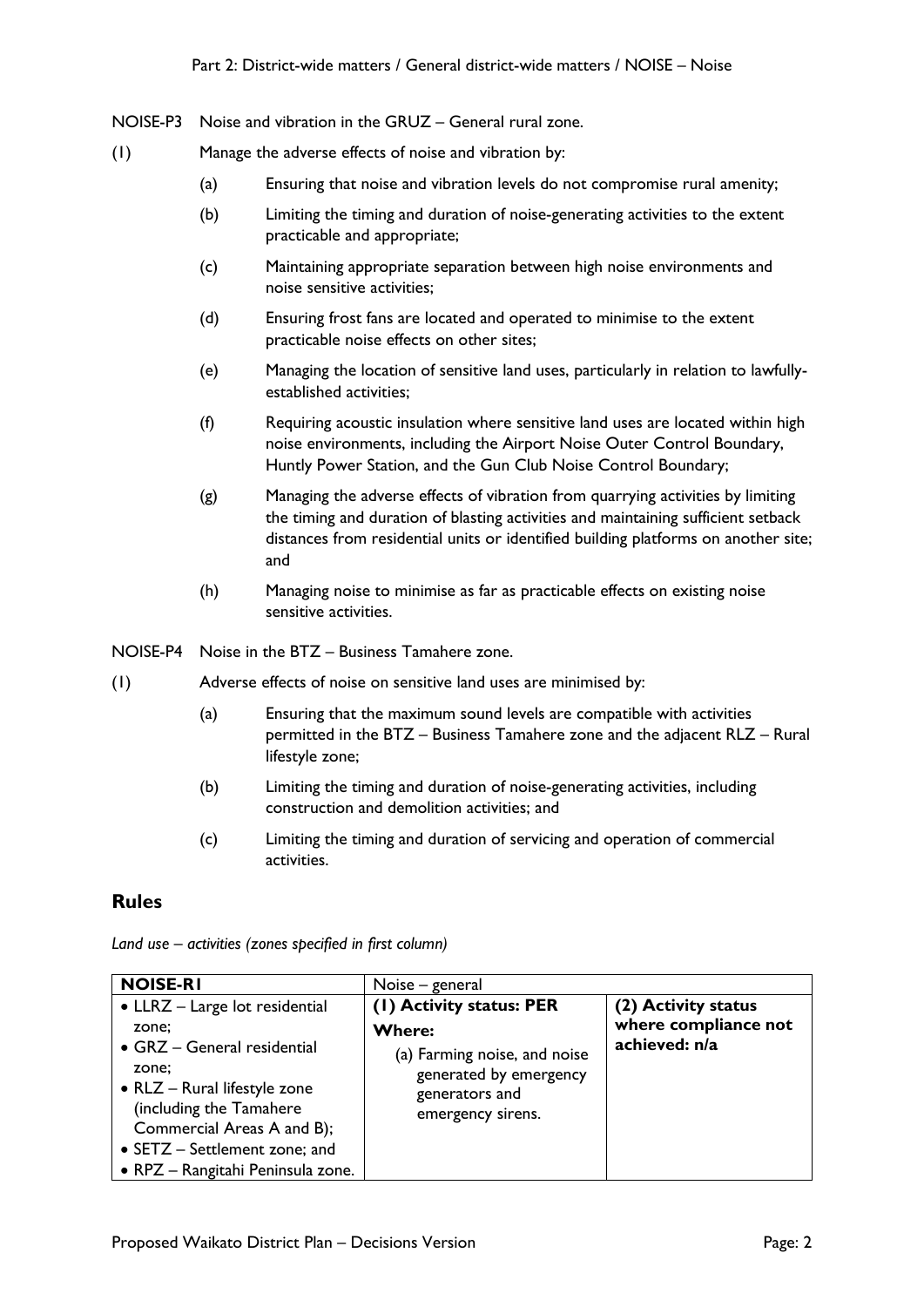| <b>NOISE-R2</b>                                                                                                                                                                                                                                                                                                                                                                                                               | Noise - general                                                                                                                                                                                                                                                        |                                                                                                                                                                                                                                         |
|-------------------------------------------------------------------------------------------------------------------------------------------------------------------------------------------------------------------------------------------------------------------------------------------------------------------------------------------------------------------------------------------------------------------------------|------------------------------------------------------------------------------------------------------------------------------------------------------------------------------------------------------------------------------------------------------------------------|-----------------------------------------------------------------------------------------------------------------------------------------------------------------------------------------------------------------------------------------|
| · GRUZ - General rural zone;<br>• CORZ - Corrections zone; and                                                                                                                                                                                                                                                                                                                                                                | (1) Activity status: PER<br><b>Where:</b>                                                                                                                                                                                                                              | (2) Activity status<br>where compliance not                                                                                                                                                                                             |
| • FUZ - Future urban zone.                                                                                                                                                                                                                                                                                                                                                                                                    | (a) Farming noise, and noise<br>generated by hunting,<br>emergency generators<br>and emergency sirens.                                                                                                                                                                 | achieved: n/a                                                                                                                                                                                                                           |
| <b>NOISE-R3</b>                                                                                                                                                                                                                                                                                                                                                                                                               | Noise – general                                                                                                                                                                                                                                                        |                                                                                                                                                                                                                                         |
| • MRZ - Medium density<br>residential zone;<br>• LCZ - Local centre zone;<br>• COMZ - Commercial zone;<br>• TCZ - Town centre zone;<br>$\bullet$ GIZ - General industrial zone<br>(including PREC6 - Horotiu<br>industrial park precinct);<br>• HIZ - Heavy industrial zone<br>(including Huntly Power<br>Station);<br>· BTZ - Business Tamahere<br>zone:<br>• MTZ - Matangi zone; and<br>• TKAZ - Te Kowhai Airpark<br>zone. | (I) Activity status: PER<br><b>Where:</b><br>(a) Noise generated by<br>emergency generators<br>and emergency sirens.                                                                                                                                                   | (2) Activity status<br>where compliance not<br>achieved: n/a                                                                                                                                                                            |
| <b>NOISE-R4</b>                                                                                                                                                                                                                                                                                                                                                                                                               | Noise - construction                                                                                                                                                                                                                                                   |                                                                                                                                                                                                                                         |
| All zones                                                                                                                                                                                                                                                                                                                                                                                                                     | (1) Activity status: PER<br><b>Where:</b><br>(a) Noise from any<br>construction,<br>maintenance, or<br>demolition activity that is<br>measured, assessed and<br>managed in accordance<br>with the requirements of<br>NZS6803:1999 'Acoustics<br>- Construction Noise'. | (2) Activity status<br>where compliance not<br>achieved: RDIS<br>(a) Effects on amenity<br>values:<br>(b) Hours and days of<br>construction;<br>(c) Noise levels;<br>(d) Timing and<br>duration; and<br>(e) Methods of<br>construction. |

|  |  | LLRZ - Large lot residential zone |  |
|--|--|-----------------------------------|--|
|--|--|-----------------------------------|--|

| <b>NOISE-R5</b> | Noise – general                                                                                                                                                                                                                           |                              |
|-----------------|-------------------------------------------------------------------------------------------------------------------------------------------------------------------------------------------------------------------------------------------|------------------------------|
| LLRZ - Large    | (1) Activity status: PER                                                                                                                                                                                                                  | (2) Activity status where    |
| lot residential | <b>Where:</b>                                                                                                                                                                                                                             | compliance not achieved: DIS |
| zone            | (a) Noise measured within any<br>other site in the LLRZ - Large<br>lot residential zone must not<br>exceed:<br>(i) $50dB$ ( $L_{Aeq}$ ), $7am$ to $7pm$ ,<br>every day;<br>(ii) $45dB$ ( $L_{Aeq}$ ), $7pm$ to $10pm$ ,<br>every day; and |                              |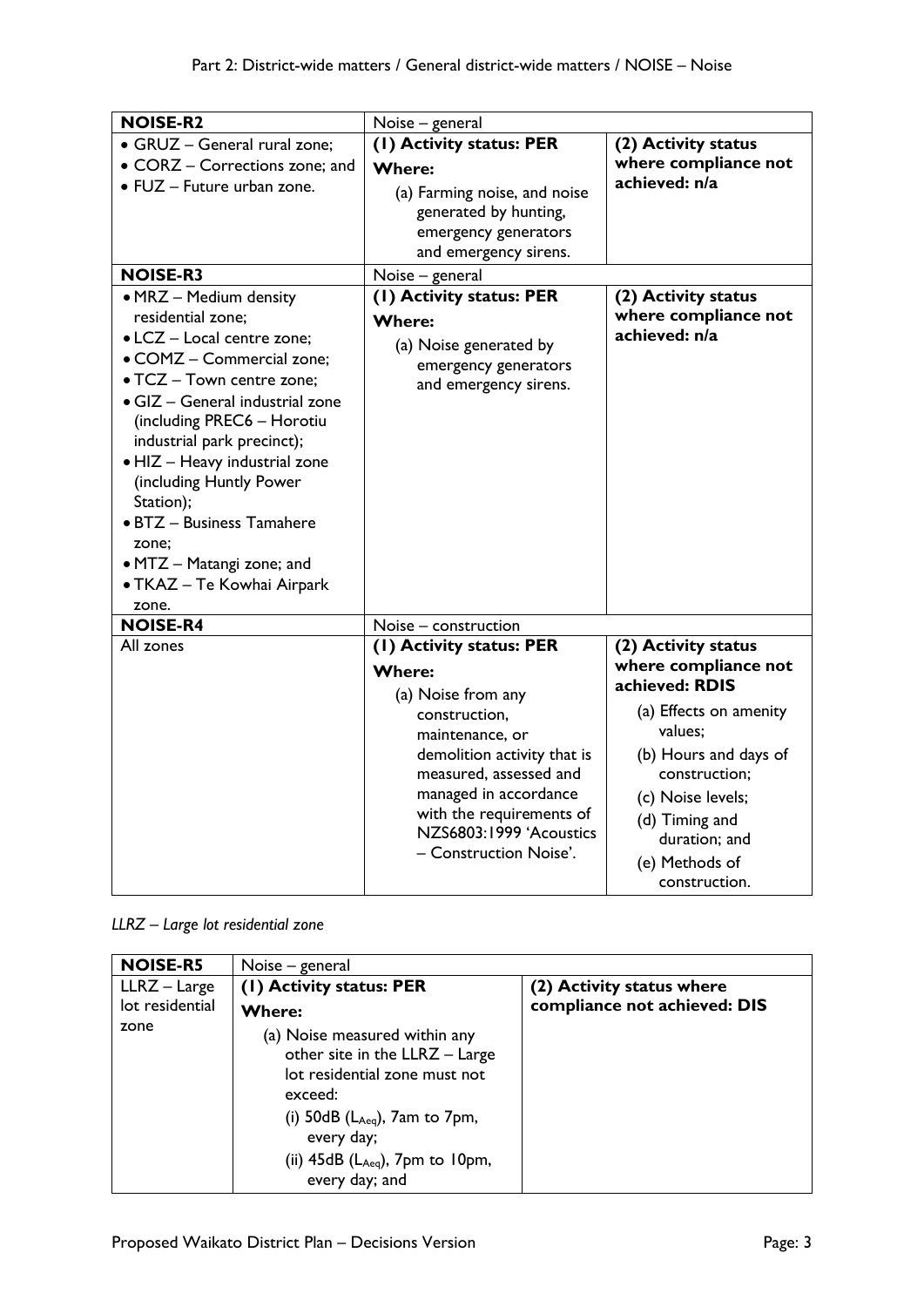| (iii) $40dB$ (L <sub>Aeq</sub> ) and $65dB$ (L <sub>Amax</sub> ), |  |
|-------------------------------------------------------------------|--|
| 10pm to 7am the following                                         |  |
| day.                                                              |  |
| (b) Noise levels must be measured                                 |  |
| in accordance with the                                            |  |
| requirements of New Zealand                                       |  |
| Standard NZS 6801:2008                                            |  |
| "Acoustics Measurement of                                         |  |
| Environmental Sound"; and                                         |  |
| (c) Noise levels must be assessed in                              |  |
| accordance with the                                               |  |
| requirements of New Zealand                                       |  |
| <b>Standard NZS 6802:2008</b>                                     |  |
| "Acoustic Environmental noise".                                   |  |

*GRZ – General residential zone*

| <b>NOISE-R6</b>     | Noise – general                                                                                                                                                                                                                                                                                                                                                                                                                                                                                                                                                                                                                                                       |                              |
|---------------------|-----------------------------------------------------------------------------------------------------------------------------------------------------------------------------------------------------------------------------------------------------------------------------------------------------------------------------------------------------------------------------------------------------------------------------------------------------------------------------------------------------------------------------------------------------------------------------------------------------------------------------------------------------------------------|------------------------------|
| $GRZ -$             | (1) Activity status: PER                                                                                                                                                                                                                                                                                                                                                                                                                                                                                                                                                                                                                                              | (2) Activity status where    |
| General             | <b>Where:</b>                                                                                                                                                                                                                                                                                                                                                                                                                                                                                                                                                                                                                                                         | compliance not achieved: DIS |
| residential<br>zone | (a) Noise measured within any<br>other site in the GRZ - General<br>residential zone must not<br>exceed:<br>(i) 50dB $L_{Aeq(15min)}$ , 7am to 7pm,<br>every day;<br>(ii) 45dB LAeq(15min), 7pm to<br>10pm, every day; and<br>(iii) $40dB$ $L_{Aeq(15min)}$ , 10pm to 7am<br>the following day; and<br>(iv) $65dB$ $L_{Amax}$ , 10pm to 7am<br>the following day.<br>(b) Noise levels shall be measured<br>in accordance with the<br>requirements of NZS6801:2008<br>"Acoustics - Measurement of<br>Environmental Sound"; and<br>(c) Noise levels shall be assessed in<br>accordance with the<br>requirements of NZS6802:2008<br>"Acoustic - Environmental<br>noise". |                              |

*MRZ – Medium density residential zone*

| <b>NOISE-R7</b>                                 | Noise – general                                                           |                              |
|-------------------------------------------------|---------------------------------------------------------------------------|------------------------------|
| $MRZ -$                                         | (1) Activity status: PER                                                  | (2) Activity status where    |
| <b>Medium</b><br>density<br>residential<br>zone | Where:<br>(a) Noise measured within any<br>other site in the MRZ - Medium | compliance not achieved: DIS |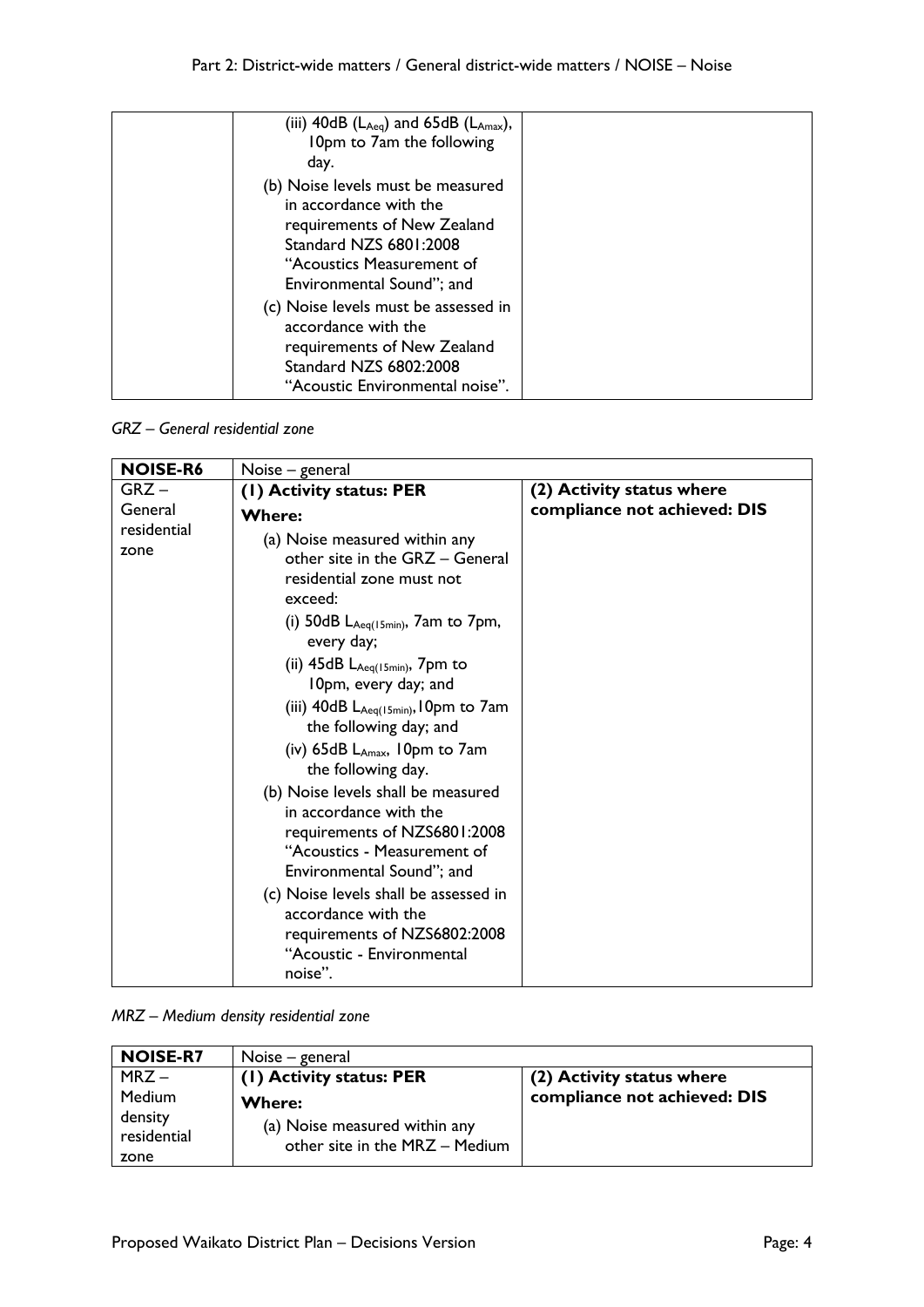| density residential zone must<br>not exceed:                                                                                                            |  |
|---------------------------------------------------------------------------------------------------------------------------------------------------------|--|
| (i) $50dB$ $L_{Aeq(15min)}$ , 7am to 7pm,<br>every day;                                                                                                 |  |
| (ii) $45dB$ $L_{Aeq(15min)}$ 7pm to 10pm<br>every day;                                                                                                  |  |
| (iii) $40dB$ L <sub>Aeq(15min)</sub> 10pm to 7am<br>the following day; and                                                                              |  |
| (iv) $65dB$ $L_{Amax(15min)}$ , 10pm to<br>7am the following day.                                                                                       |  |
| (b) Noise levels shall be measured<br>in accordance with the<br>requirements of NZS 6801:2008<br>'Acoustics Measurement of<br>Environmental Sound'; and |  |
| (c) Noise levels shall be assessed in<br>accordance with the<br>requirements of NZS6802:2008<br>'Acoustics – Environmental<br>Noise'.                   |  |

*GRUZ – General rural zone*

| <b>NOISE-R8</b> | Noise – general                                              |                              |
|-----------------|--------------------------------------------------------------|------------------------------|
| $GRUZ -$        | (I) Activity status: PER                                     | (2) Activity status where    |
| General rural   | <b>Where:</b>                                                | compliance not achieved: DIS |
| zone            | (a) Noise measured at the notional                           |                              |
|                 | boundary on any other site in                                |                              |
|                 | the GRUZ - General Rural                                     |                              |
|                 | Zone must not exceed:                                        |                              |
|                 | (i) $50dB$ $L_{Aeq}$ , $7am$ to $7pm$ every                  |                              |
|                 | day;                                                         |                              |
|                 | (ii) $45dB$ $L_{Aeq}$ , $7pm$ to $10pm$                      |                              |
|                 | every day;                                                   |                              |
|                 | (iii) $40dB$ L <sub>Aeq</sub> and $65dB$ L <sub>Amax</sub> , |                              |
|                 | 10pm to 7am the following                                    |                              |
|                 | day.                                                         |                              |
|                 | (b) Noise measured within any site                           |                              |
|                 | in any zone, other than the                                  |                              |
|                 | GRUZ - General rural zone,                                   |                              |
|                 | must meet the permitted noise                                |                              |
|                 | levels for that zone.                                        |                              |
|                 | (c) Noise levels must be measured                            |                              |
|                 | in accordance with the                                       |                              |
|                 | requirements of New Zealand<br><b>Standard NZS 6801:2008</b> |                              |
|                 | "Acoustics – Measurement of                                  |                              |
|                 | Environmental Sound".                                        |                              |
|                 | (d) Noise levels must be assessed in                         |                              |
|                 | accordance with the                                          |                              |
|                 | requirements of New Zealand                                  |                              |
|                 | Standard NZS 6802:2008                                       |                              |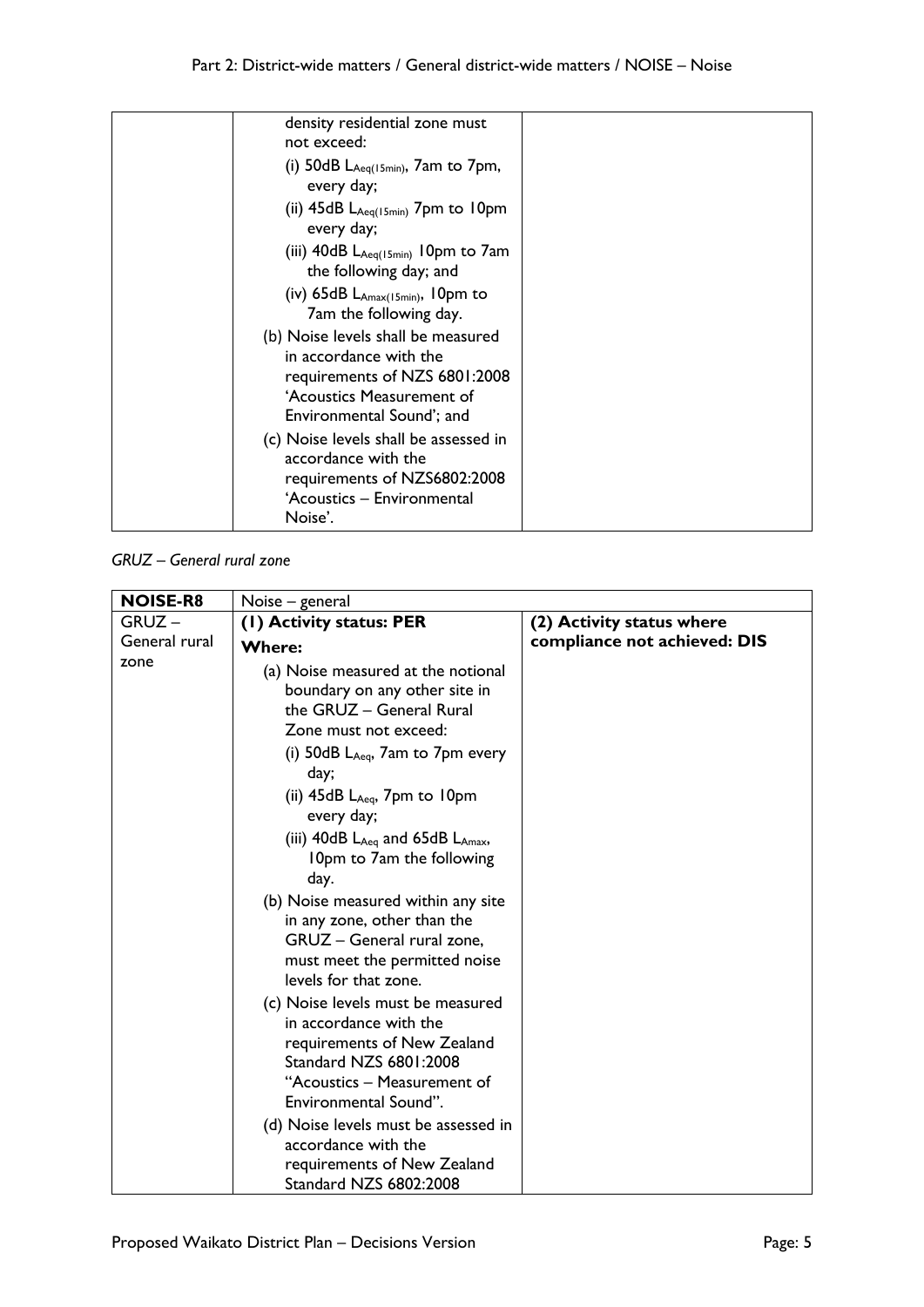|                                 | "Acoustic - Environmental                                                                                                                                                                                                                                                                                                                                                                                                                                                                                                                                                                                                                                                                                                                                                   |                                                                                                                                                                                                                                                |
|---------------------------------|-----------------------------------------------------------------------------------------------------------------------------------------------------------------------------------------------------------------------------------------------------------------------------------------------------------------------------------------------------------------------------------------------------------------------------------------------------------------------------------------------------------------------------------------------------------------------------------------------------------------------------------------------------------------------------------------------------------------------------------------------------------------------------|------------------------------------------------------------------------------------------------------------------------------------------------------------------------------------------------------------------------------------------------|
|                                 | noise".                                                                                                                                                                                                                                                                                                                                                                                                                                                                                                                                                                                                                                                                                                                                                                     |                                                                                                                                                                                                                                                |
| <b>NOISE-R9</b>                 | Frost fans                                                                                                                                                                                                                                                                                                                                                                                                                                                                                                                                                                                                                                                                                                                                                                  |                                                                                                                                                                                                                                                |
| $GRUZ -$                        | (I) Activity status: PER                                                                                                                                                                                                                                                                                                                                                                                                                                                                                                                                                                                                                                                                                                                                                    | (2) Activity status where                                                                                                                                                                                                                      |
| General rural                   | <b>Where:</b>                                                                                                                                                                                                                                                                                                                                                                                                                                                                                                                                                                                                                                                                                                                                                               | compliance not achieved: RDIS                                                                                                                                                                                                                  |
| zone                            | (a) Noise generated by a frost fan<br>must not exceed 55dB LAeq<br>when measured at the notional<br>boundary on any site in the<br>GRUZ - General rural zone and<br>within any site in the $MRZ -$<br>Medium density residential zone,<br>LLRZ - Large lot residential<br>zone, RLZ - Rural lifestyle zone,<br>SETZ - Settlement zone or GRZ<br>- General residential zone.<br>(b) Noise levels must be measured<br>in accordance with the<br>requirements of New Zealand<br>Standard NZS 6801:2008<br>Acoustics - Measurement of<br>Environmental Sound.<br>(c) Noise levels must be assessed in<br>accordance with the<br>requirements of New Zealand                                                                                                                     | <b>Council's discretion is restricted</b><br>to the following matters:<br>(a) Effects on amenity values;<br>(b) The location and proximity of<br>the fans to sensitive activities;<br>(c) Noise levels;<br>(d) The adequacy of any mitigation. |
|                                 | Standard NZS 6802:2008                                                                                                                                                                                                                                                                                                                                                                                                                                                                                                                                                                                                                                                                                                                                                      |                                                                                                                                                                                                                                                |
|                                 | Acoustic- Environmental noise.                                                                                                                                                                                                                                                                                                                                                                                                                                                                                                                                                                                                                                                                                                                                              |                                                                                                                                                                                                                                                |
| <b>NOISE-RIO</b>                | Noise – extractive activity                                                                                                                                                                                                                                                                                                                                                                                                                                                                                                                                                                                                                                                                                                                                                 |                                                                                                                                                                                                                                                |
| GRUZ –<br>General rural<br>zone | (I) Activity status: PER<br><b>Where:</b><br>(a) Noise generated by extractive<br>activity from a facility existing or<br>operating under resource<br>consent at 17 January 2022, shall<br>be measured at the notional<br>boundary of any residential unit<br>existing at 25 September 2004,<br>or at any site in a GRZ -<br>General residential zone, MRZ -<br>Medium density residential zone,<br>LLRZ - Large lot residential<br>zone, SETZ - Settlement zone<br>or RLZ - Rural lifestyle zone;<br>(b) Noise generated by new<br>extractive activity located within<br>a Coal Mining Area, Aggregate<br><b>Extraction Area, or Extractive</b><br>Resource Area shall be<br>measured at the notional<br>boundary of any residential, or<br>at any site in a GRZ - General | (2) Activity status where<br>compliance not achieved: DIS                                                                                                                                                                                      |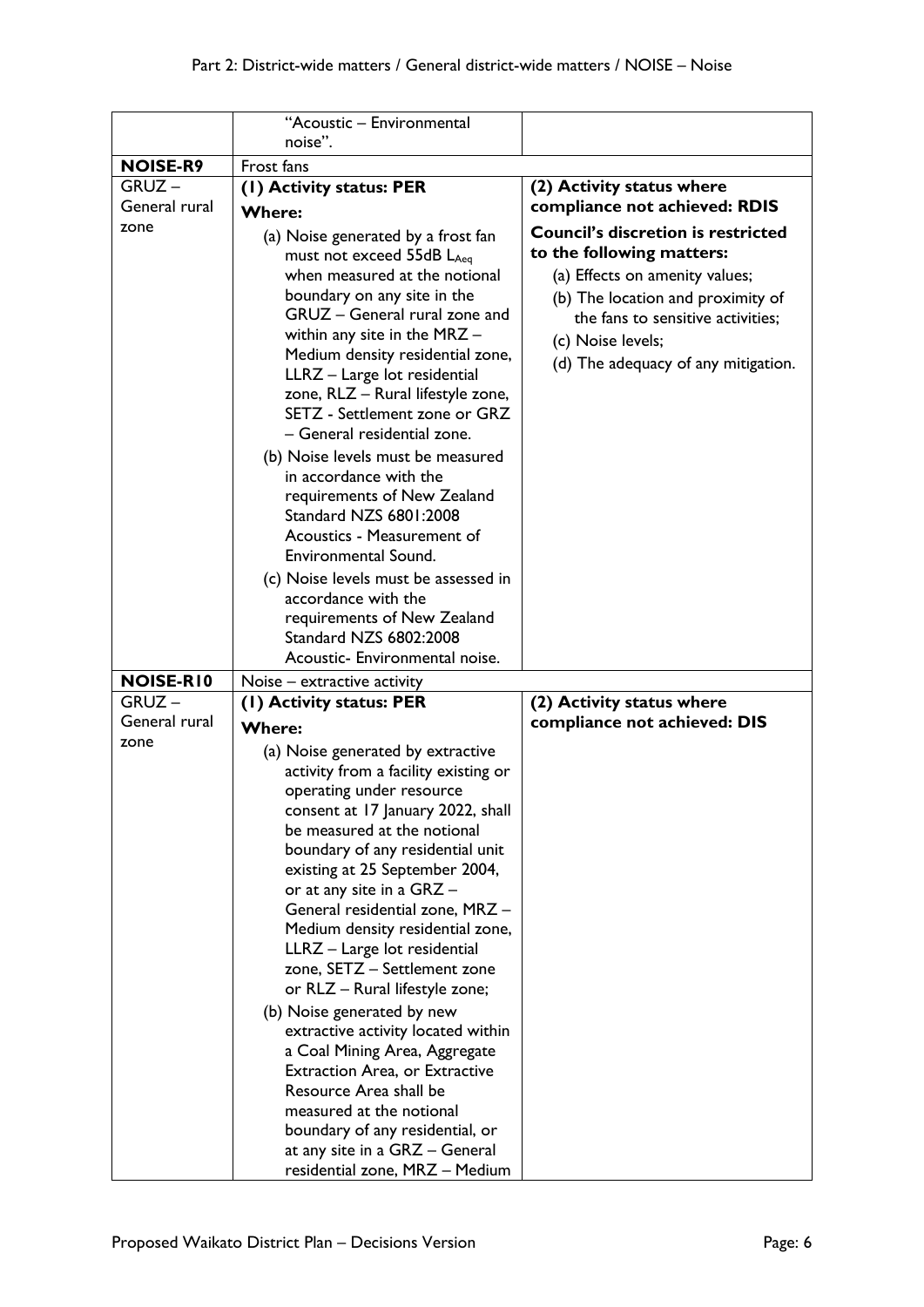| density residential zone, LLRZ -                             |  |
|--------------------------------------------------------------|--|
| Large lot residential zone, SETZ                             |  |
| - Settlement zone or RLZ -                                   |  |
| Rural lifestyle zone;                                        |  |
| (c) Noise generated from extractive                          |  |
| activity subject to clause (a) or                            |  |
| (b) shall not exceed:                                        |  |
| (i) $55dB$ $L_{Aeq}$ , $7am$ to $7pm$                        |  |
| Monday to Friday;                                            |  |
| (ii) $55dB$ $L_{Aeq}$ , $7am$ to $6pm$                       |  |
| Saturday;                                                    |  |
| (iii) $50dB LAeq$ , 7pm to 10pm                              |  |
| Monday to Friday;                                            |  |
| (iv) $50$ dB $L_{Aeq}$ , 7am to 6pm                          |  |
| Sundays and Public Holidays;                                 |  |
| (v) $45dB$ L <sub>Aeq</sub> and $70dB$ L <sub>AFmax</sub> at |  |
| all other times including                                    |  |
| Public Holidays;                                             |  |
| (d) Noise levels must be measured                            |  |
| in accordance with the                                       |  |
| requirements of New Zealand                                  |  |
| Standard NZS 6801:2008                                       |  |
| "Acoustics – Measurement of                                  |  |
| Environmental Sound";                                        |  |
| (e) Noise levels must be assessed in                         |  |
| accordance with the                                          |  |
| requirements of New Zealand                                  |  |
| Standard NZS 6802:2008                                       |  |
| "Acoustic - Environmental                                    |  |
| noise".                                                      |  |

*RLZ – Rural lifestyle zone* 

| <b>NOISE-RII</b> | Noise – general                                                                                                                                                                                                                                                                                                                                                                                                                                                   |                                                                                                                                                         |
|------------------|-------------------------------------------------------------------------------------------------------------------------------------------------------------------------------------------------------------------------------------------------------------------------------------------------------------------------------------------------------------------------------------------------------------------------------------------------------------------|---------------------------------------------------------------------------------------------------------------------------------------------------------|
| RLZ - Rural      | (1) Activity status: PER                                                                                                                                                                                                                                                                                                                                                                                                                                          | (2) Activity status: DIS                                                                                                                                |
| lifestyle zone   | <b>Where:</b>                                                                                                                                                                                                                                                                                                                                                                                                                                                     | <b>Where:</b>                                                                                                                                           |
|                  | (a) Noise measured in accordance<br>with NZS 6801:2008 and<br>assessed in accordance with<br>NZS 6802:2008 must not<br>exceed the following noise limits<br>at any point within a notional<br>boundary on any other site in<br>the $RLZ - Rural$ lifestyle zone:<br>(i) 50dB $L_{Aeq (15min)}$ , 7am to 7pm<br>every day;<br>(ii) $45dB$ L <sub>Aeq (15min)</sub> , 7pm to<br>10pm every day;<br>(iii) $40dB$ $L_{Aeq}$ (15min) 10pm to<br>7am the following day; | (a) Noise that is outside the scope<br>of NZS 6802:2008; or<br>(b) A permitted activity standard;<br>or<br>(c) Does not comply with NOISE-<br>RII(I)(a) |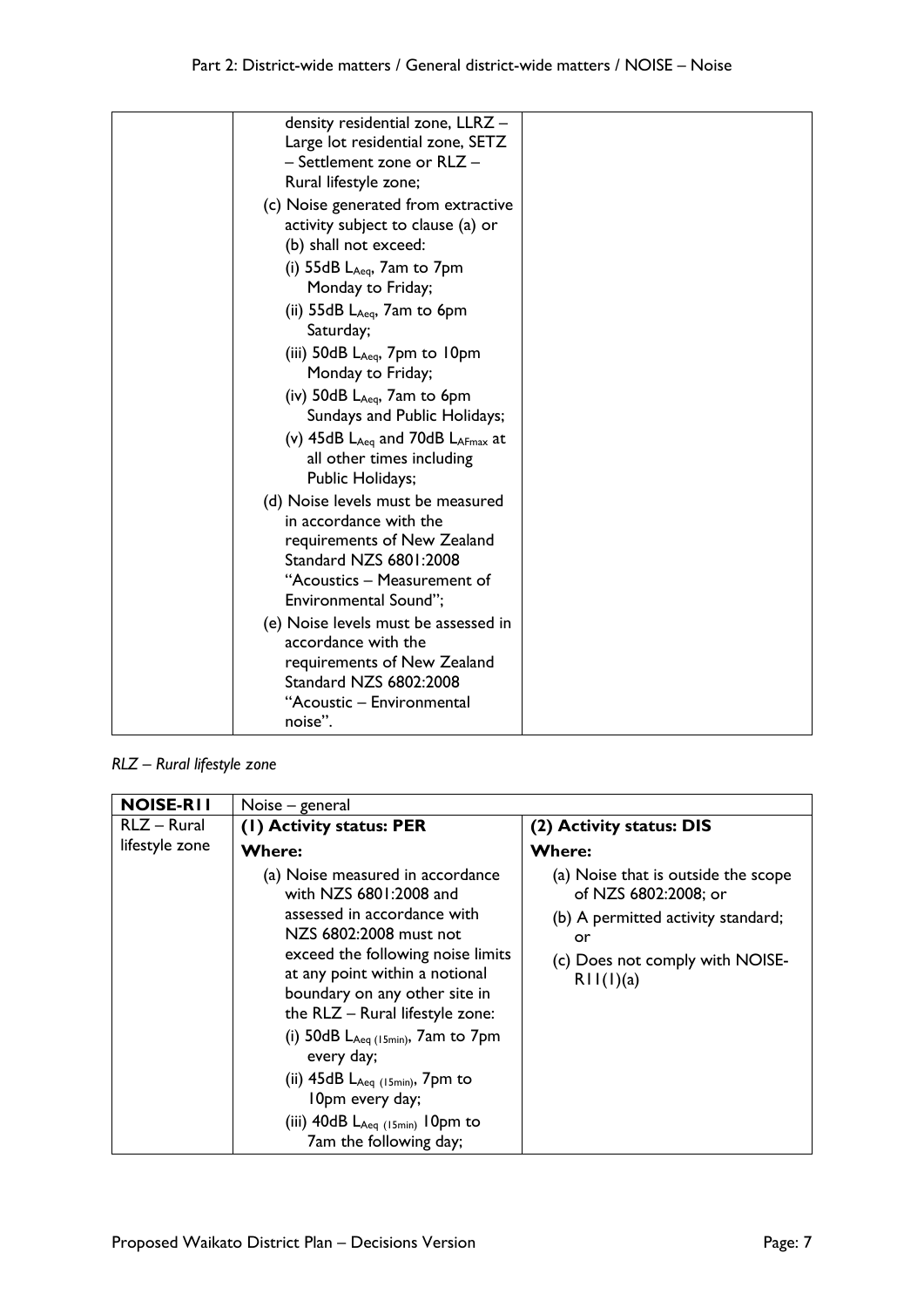|                                 | (iv) 65dB LAFmax, 10pm to 7am<br>the following day.                   |                                                             |
|---------------------------------|-----------------------------------------------------------------------|-------------------------------------------------------------|
|                                 | (b) The permitted activity noise                                      |                                                             |
|                                 | limits for the zone of any other<br>site where sound is received.     |                                                             |
|                                 |                                                                       |                                                             |
| <b>NOISE-RI2</b><br>RLZ - Rural | Noise - Tamahere Commercial Areas A and B<br>(I) Activity status: PER | (2) Activity status: DIS                                    |
| lifestyle zone                  |                                                                       |                                                             |
|                                 | <b>Where:</b>                                                         | <b>Where:</b>                                               |
|                                 | (a) Noise measured in accordance<br>with NZS 6801:2008 and            | (a) Noise that is outside the scope<br>of NZS 6802:2008; or |
|                                 | assessed in accordance with<br>NZS 6802:2008 must not                 | (b) A permitted activity standard;<br>or                    |
|                                 | exceed:                                                               | (c) Does not comply with NOISE-                             |
|                                 | (i) The following noise limits at                                     | R12(1)(a)                                                   |
|                                 | any point within any other                                            |                                                             |
|                                 | site in Tamahere Commercial                                           |                                                             |
|                                 | Areas A and B:                                                        |                                                             |
|                                 | (1) $65dB$ $L_{Aeq(15min)}$ , 7am to<br>10pm;                         |                                                             |
|                                 | $(2)$ (ii) 50dB $L_{Aeq(15min)}$ ,<br>10pm to 7am;                    |                                                             |
|                                 | $(3)$ (iii) 75 dB L <sub>AFmax</sub> , 10pm<br>to 7am the following   |                                                             |
|                                 | day.                                                                  |                                                             |
|                                 | (ii) The following noise limits at                                    |                                                             |
|                                 | any point within any site                                             |                                                             |
|                                 | outside the Tamahere                                                  |                                                             |
|                                 | Commercial Areas A and B:                                             |                                                             |
|                                 | $(1)$ 55dB L <sub>Aeq(15min)</sub> , 7am to<br>10pm;                  |                                                             |
|                                 | $(2)$ 40dB L <sub>Aeq(15min)</sub> , 10pm                             |                                                             |
|                                 | to 7am;                                                               |                                                             |
|                                 | (3) 70dB LAFmax, 10pm to                                              |                                                             |
|                                 | 7am the following day.                                                |                                                             |

*SETZ – Settlement zone*

| <b>NOISE-RI3</b> | Noise – general                                                                                                                                                                                                                                                                                                           |                              |
|------------------|---------------------------------------------------------------------------------------------------------------------------------------------------------------------------------------------------------------------------------------------------------------------------------------------------------------------------|------------------------------|
| $SETZ -$         | (1) Activity status: PER                                                                                                                                                                                                                                                                                                  | (2) Activity status where    |
| Settlement       | <b>Where:</b>                                                                                                                                                                                                                                                                                                             | compliance not achieved: DIS |
| zone             | (a) Noise measured within any<br>other site in the SETZ $-$<br>Settlement zone must not<br>exceed:<br>(i) $50dB$ ( $L_{Aeq}$ ), $7am$ to $7pm$ ,<br>every day;<br>(ii) $45dB$ ( $L_{Aeq}$ ), 7pm to 10pm,<br>every day; and<br>(iii) $40dB$ ( $L_{Aeq}$ ) and $65dB$ ( $L_{Amax}$ ),<br>10pm to 7am the following<br>day. |                              |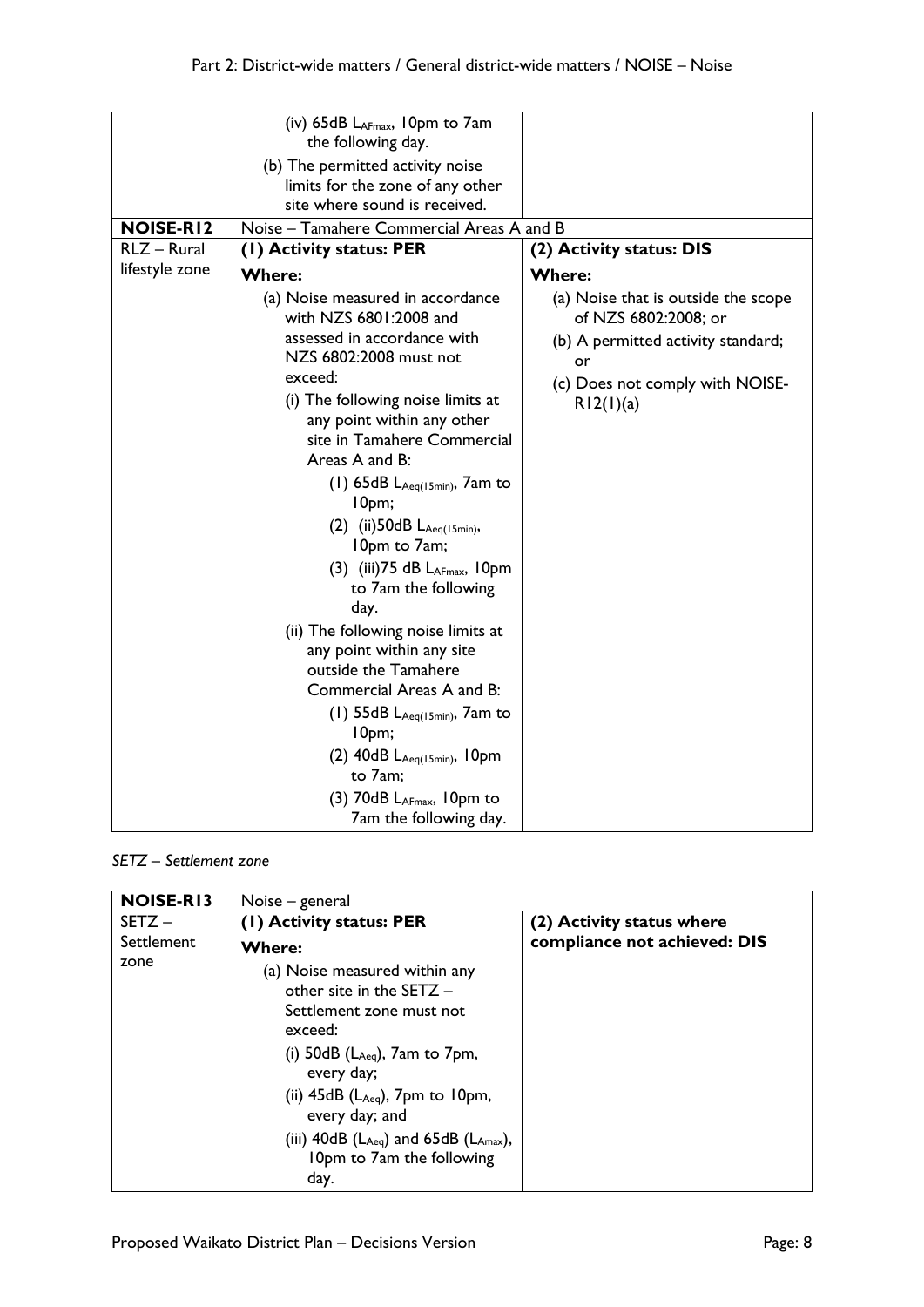| (b) Noise levels must be measured<br>in accordance with the<br>requirements of New Zealand<br>Standard NZS 6801:2008<br>"Acoustics Measurement of                                    |  |
|--------------------------------------------------------------------------------------------------------------------------------------------------------------------------------------|--|
| Environmental Sound"; and<br>(c) Noise levels must be assessed in<br>accordance with the<br>requirements of New Zealand<br>Standard NZS 6802:2008<br>"Acoustic Environmental noise". |  |

# *LCZ – Local centre zone rules*

| <b>NOISE-RI4</b> | Noise - general                                         |                              |
|------------------|---------------------------------------------------------|------------------------------|
| LCZ - Local      | (1) Activity status: PER                                | (2) Activity status where    |
| centre zone      | <b>Where:</b>                                           | compliance not achieved: DIS |
| rules            | (a) Noise measured within any:                          |                              |
|                  | (i) In the $LCZ$ – Local centre                         |                              |
|                  | zone must not exceed:                                   |                              |
|                  | (1) 65dB $L_{Aeq (15min)}$ , 7am to                     |                              |
|                  | I Ipm every day; and                                    |                              |
|                  | (2) $55dB$ $L_{Aeq}$ (15min), 11pm to                   |                              |
|                  | 7am the following day;                                  |                              |
|                  | and                                                     |                              |
|                  | $(3)$ 85dB L <sub>Amax</sub> , 11pm to 7am              |                              |
|                  | the following day; or                                   |                              |
|                  | (ii) In the GRZ - General                               |                              |
|                  | residential zone, MRZ -                                 |                              |
|                  | Medium density residential<br>zone, LLRZ - Large lot    |                              |
|                  | residential zone and SETZ -                             |                              |
|                  | Settlement Zone must not                                |                              |
|                  | exceed:                                                 |                              |
|                  | (1) $55dB$ L <sub>Aeq (15min)</sub> , 7am to            |                              |
|                  | 7pm; and                                                |                              |
|                  | (2) $50dB$ $L_{Aeq}$ (15min), $7pm$ to                  |                              |
|                  | 10pm; and                                               |                              |
|                  | $(3)$ 40dB L <sub>Aeq (15min)</sub> , 10pm to           |                              |
|                  | 7am the following day;                                  |                              |
|                  | and                                                     |                              |
|                  | $(4)$ 65dB L <sub>Amax</sub> , 10pm to 7am              |                              |
|                  | the following day.                                      |                              |
|                  | (iii) Noise measured within any                         |                              |
|                  | site in any zone other than                             |                              |
|                  | the LCZ - Local centre zone,                            |                              |
|                  | GRZ - General residential<br>zone, MRZ - Medium density |                              |
|                  | residential zone, LLRZ -                                |                              |
|                  | Large lot residential zone or                           |                              |
|                  | SETZ - Settlement Zone                                  |                              |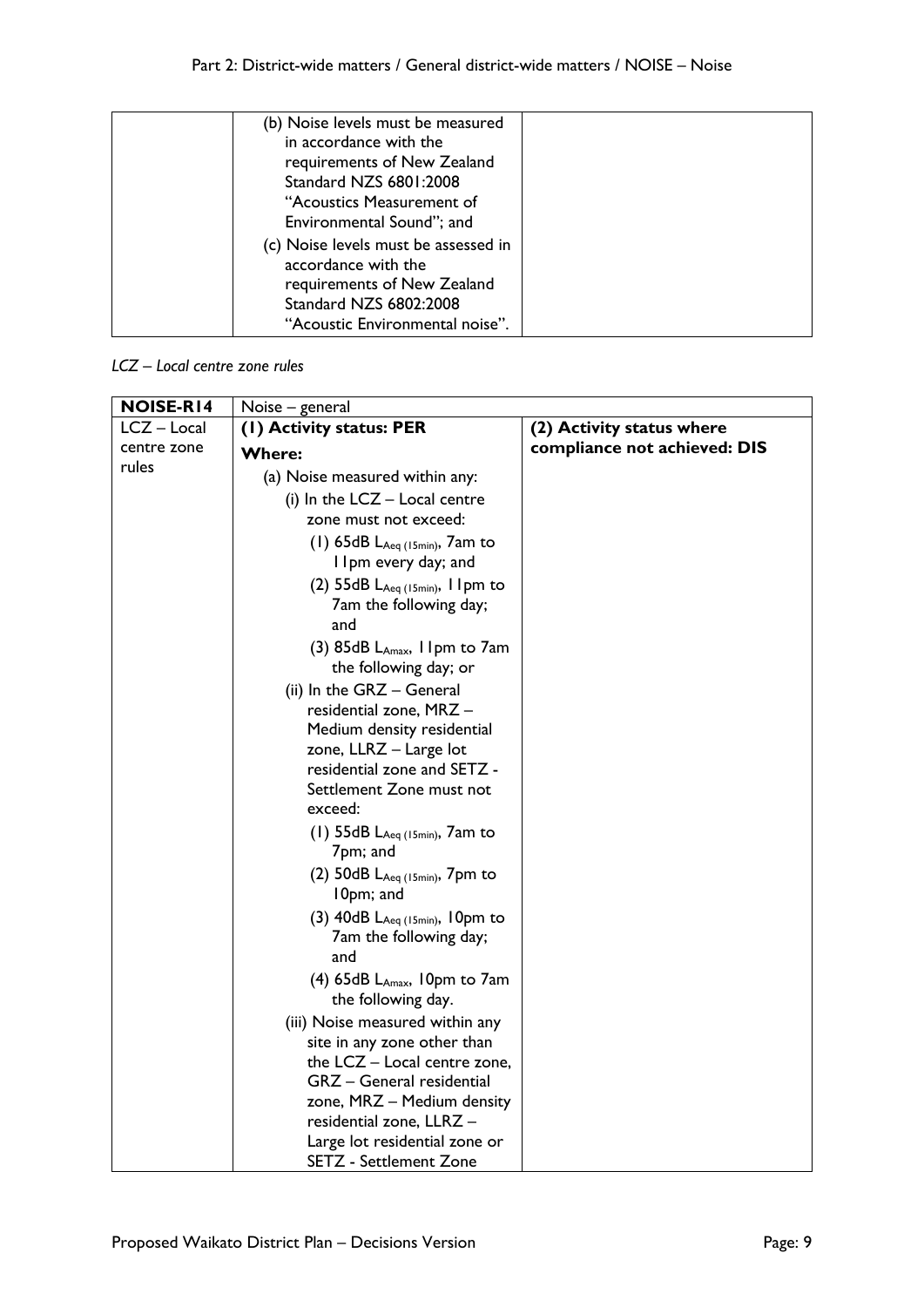| must meet the permitted<br>noise levels for that zone.                                                                                             |  |
|----------------------------------------------------------------------------------------------------------------------------------------------------|--|
| (b) Noise levels must be measured<br>in accordance with the<br>requirements of NZS 6801:2008<br>Acoustics - Measurement of<br>Environmental Sound. |  |
| (c) Noise levels must be assessed in<br>accordance with the<br>requirements of NZS 6802:2008<br>Acoustics - Environmental.                         |  |

*COMZ – Commercial zone*

| <b>NOISE-RI5</b> | Noise – general                                                                |                              |
|------------------|--------------------------------------------------------------------------------|------------------------------|
| COMZ-            | (I) Activity status: PER                                                       | (2) Activity status where    |
| Commercial       | <b>Where:</b>                                                                  | compliance not achieved: DIS |
| zone             | (a) Noise measured within any:                                                 |                              |
|                  | (i) In the COMZ - Commercial                                                   |                              |
|                  | zone must not exceed:                                                          |                              |
|                  | $(1)$ 65dB L <sub>Aeq (15min)</sub> , 7am to<br>I Ipm every day; and           |                              |
|                  | $(2)$ 55dB L <sub>Aeq (15min)</sub> , 11pm to<br>7am the following day;<br>and |                              |
|                  | $(3)$ 85dB L <sub>Amax</sub> , 1 Ipm to 7 am<br>the following day; or          |                              |
|                  | (ii) In the GRZ - General<br>residential zone, MRZ -                           |                              |
|                  | Medium density residential                                                     |                              |
|                  | zone, LLRZ - Large lot<br>residential zone and SETZ -                          |                              |
|                  | Settlement Zone must not                                                       |                              |
|                  | exceed:                                                                        |                              |
|                  | (1) 55dB $L_{Aeq (15min)}$ , 7am to<br>7pm; and                                |                              |
|                  | (2) 50dB LAeq (15min), 7pm to<br>10pm; and                                     |                              |
|                  | (3) $40dB$ $L_{Aeq (15min)}$ , 10pm to<br>7am the following day;<br>and        |                              |
|                  | $(4)$ 65dB L <sub>Amax</sub> , 10pm to 7am<br>the following day.               |                              |
|                  | (iii) Noise measured within any                                                |                              |
|                  | site in any zone other than                                                    |                              |
|                  | the LCZ - Local centre zone,                                                   |                              |
|                  | GRZ - General residential                                                      |                              |
|                  | zone, MRZ - Medium density<br>residential zone, LLRZ -                         |                              |
|                  | Large lot residential zone or                                                  |                              |
|                  | <b>SETZ</b> - Settlement Zone                                                  |                              |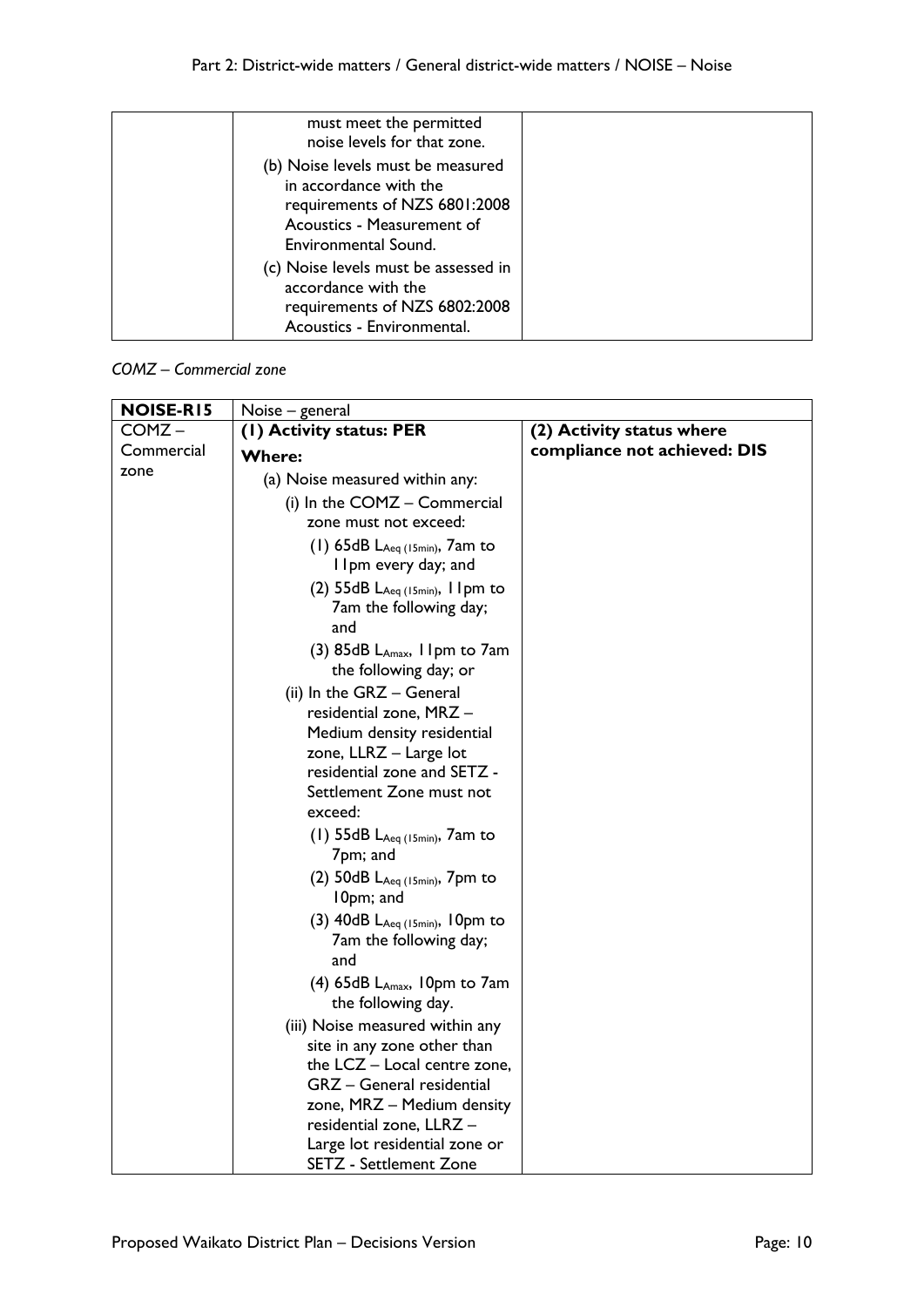| must meet the permitted<br>noise levels for that zone.                                                                                             |  |
|----------------------------------------------------------------------------------------------------------------------------------------------------|--|
| (b) Noise levels must be measured<br>in accordance with the<br>requirements of NZS 6801:2008<br>Acoustics - Measurement of<br>Environmental Sound. |  |
| (c) Noise levels must be assessed in<br>accordance with the<br>requirements of NZS 6802:2008<br>Acoustics - Environmental.                         |  |

#### *TCZ – Town centre zone*

| NOISE-RI6   | Noise - general                                                  |                              |
|-------------|------------------------------------------------------------------|------------------------------|
| TCZ-Town    | (I) Activity status: PER                                         | (2) Activity status where    |
| centre zone | <b>Where:</b>                                                    | compliance not achieved: DIS |
|             | (a) Noise measured within any                                    |                              |
|             | (i) In the TCZ - Town Centre                                     |                              |
|             | zone must not exceed:                                            |                              |
|             | $(1)$ 65dB L <sub>Aeq (15min)</sub> , 7am to                     |                              |
|             | I Ipm every day; and                                             |                              |
|             | (2) $55dB$ L <sub>Aeq (15min)</sub> , 11pm to                    |                              |
|             | 7am the following day;                                           |                              |
|             | and                                                              |                              |
|             | $(3)$ 85dB L <sub>Amax</sub> , I Ipm to 7am                      |                              |
|             | the following day; or                                            |                              |
|             | (ii) In the GRZ - General                                        |                              |
|             | residential zone, MRZ -                                          |                              |
|             | Medium density residential                                       |                              |
|             | zone, LLRZ - Large lot                                           |                              |
|             | residential zone and SETZ -<br>Settlement zone must not          |                              |
|             | exceed:                                                          |                              |
|             | (1) $55dB$ $L_{Aeq (15min)}$ , 7am to                            |                              |
|             | 7pm; and                                                         |                              |
|             | (2) 50dB LAeq (15min), 7pm to                                    |                              |
|             | 10pm; and                                                        |                              |
|             | (3) $40dB$ $L_{Aeq}$ (15min), 10pm to                            |                              |
|             | 7am the following day;                                           |                              |
|             | and                                                              |                              |
|             | $(4)$ 65dB L <sub>Amax</sub> , 10pm to 7am<br>the following day. |                              |
|             | (iii) Noise measured within any                                  |                              |
|             | site in any zone other than                                      |                              |
|             | the TCZ - Town Centre                                            |                              |
|             | zone, GRZ - General                                              |                              |
|             | Residential Zone, MRZ-                                           |                              |
|             | <b>Medium Density Residential</b>                                |                              |
|             | Zone, LLRZ - Large Lot                                           |                              |
|             | Residential Zone or SETZ -                                       |                              |
|             | Settlement Zone must meet                                        |                              |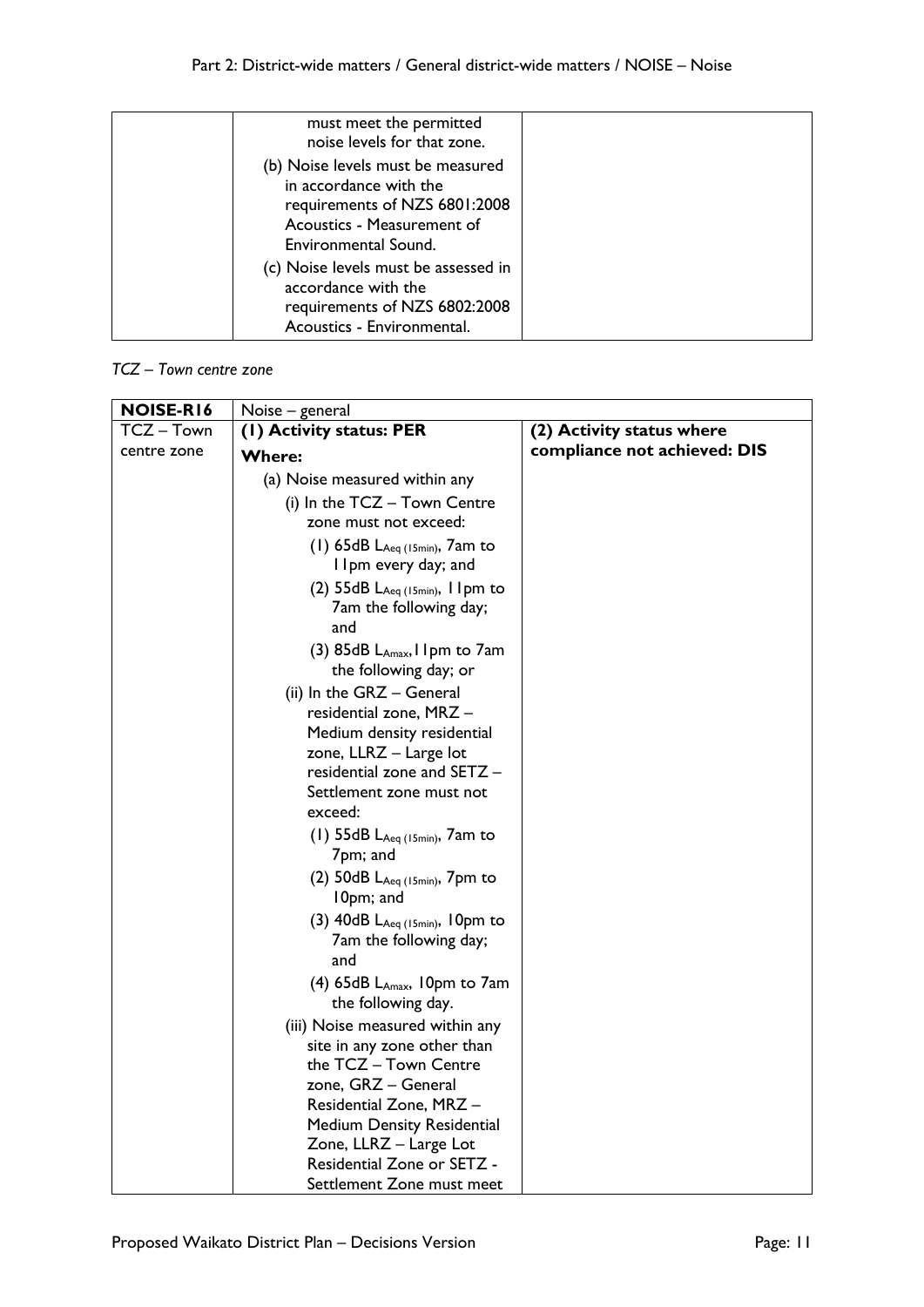| the permitted noise levels for<br>that zone.                                                                                                           |  |
|--------------------------------------------------------------------------------------------------------------------------------------------------------|--|
| (iv) Noise levels must be<br>measured in accordance with<br>the requirements of NZS<br>6801:2008 Acoustics -<br>Measurement of<br>Environmental Sound. |  |
| (v) Noise levels must be<br>assessed in accordance with<br>the requirements of NZS<br>6802:2008 Acoustics -<br>Environmental.                          |  |

#### *GIZ – General industrial zone*

| <b>NOISE-RI7</b> | Noise - general                                                                                                                                                                                                                                                                                                                                                                                                                                                                                                                                                                                                                                       |                                                                                                                                                                                                                                                             |
|------------------|-------------------------------------------------------------------------------------------------------------------------------------------------------------------------------------------------------------------------------------------------------------------------------------------------------------------------------------------------------------------------------------------------------------------------------------------------------------------------------------------------------------------------------------------------------------------------------------------------------------------------------------------------------|-------------------------------------------------------------------------------------------------------------------------------------------------------------------------------------------------------------------------------------------------------------|
| GIZ - General    | (1) Activity status: PER                                                                                                                                                                                                                                                                                                                                                                                                                                                                                                                                                                                                                              | (2) Activity status where                                                                                                                                                                                                                                   |
| industrial zone  | <b>Where:</b>                                                                                                                                                                                                                                                                                                                                                                                                                                                                                                                                                                                                                                         | compliance not achieved: RDIS                                                                                                                                                                                                                               |
|                  | (a) Noise measured within any<br>other site:                                                                                                                                                                                                                                                                                                                                                                                                                                                                                                                                                                                                          | <b>Council's discretion is restricted</b><br>to the following matters:                                                                                                                                                                                      |
|                  | (i) $\ln a$ GIZ – General industrial<br>zone or HIZ - Heavy<br>industrial zone that does not<br>exceed $75dB$ L <sub>Aeq</sub> at any time.<br>(b) Noise measured within any site<br>in any zone, other than the<br>General Industrial Zone and the<br>Heavy Industrial Zone, that does<br>not exceed the permitted noise<br>levels for that zone.<br>(c) Noise levels that are measured<br>in accordance with the<br>requirements of NZS 6801:2008<br>"Acoustics - Measurement of<br>Environmental Sound".<br>(d) Noise levels that are assessed in<br>accordance with the<br>requirements of NZS 6802:2008<br>"Acoustics - Environmental<br>noise". | (a) Effects on amenity values<br>(b) Hours and days of operation<br>(c) Location of noise sources in<br>relation to any boundary<br>(d) Frequency or other special<br>characteristics of noise<br>(e) Mitigation measures<br>(f) Noise levels and duration. |
| <b>NOISE-RI8</b> | Noise in Pokeno                                                                                                                                                                                                                                                                                                                                                                                                                                                                                                                                                                                                                                       |                                                                                                                                                                                                                                                             |
| GIZ - General    | (I) Activity status: PER                                                                                                                                                                                                                                                                                                                                                                                                                                                                                                                                                                                                                              | (2) Activity status where                                                                                                                                                                                                                                   |
| industrial zone  | <b>Where:</b>                                                                                                                                                                                                                                                                                                                                                                                                                                                                                                                                                                                                                                         | compliance not achieved: RDIS                                                                                                                                                                                                                               |
|                  | (a) Noise measured within any<br>other site:                                                                                                                                                                                                                                                                                                                                                                                                                                                                                                                                                                                                          | <b>Council's discretion is restricted</b><br>to the following matters:                                                                                                                                                                                      |
|                  | (i) In the HIZ - Heavy industrial                                                                                                                                                                                                                                                                                                                                                                                                                                                                                                                                                                                                                     | (a) Effects on amenity values;                                                                                                                                                                                                                              |
|                  | zone in Pokeno that does not                                                                                                                                                                                                                                                                                                                                                                                                                                                                                                                                                                                                                          | (b) Hours and days of operation;                                                                                                                                                                                                                            |
|                  | exceed:                                                                                                                                                                                                                                                                                                                                                                                                                                                                                                                                                                                                                                               | (c) Location of noise sources in                                                                                                                                                                                                                            |
|                  | (1) $70$ dB $L_{Aeq}$ at any time                                                                                                                                                                                                                                                                                                                                                                                                                                                                                                                                                                                                                     | relation to any boundary;                                                                                                                                                                                                                                   |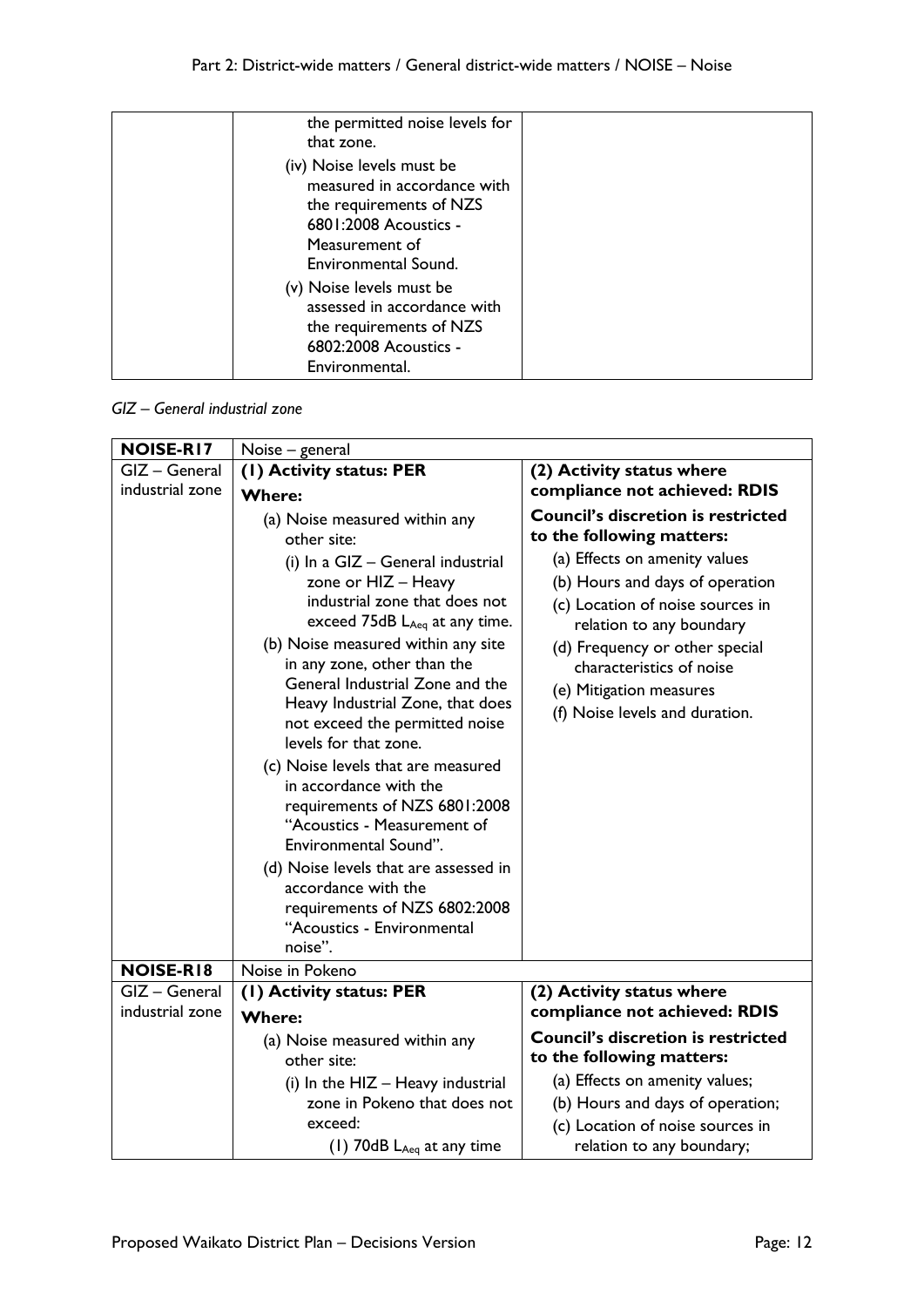| (ii) In the GIZ - General<br>industrial zone in Pokeno       | (d) Frequency or other special<br>characteristics of noise; |
|--------------------------------------------------------------|-------------------------------------------------------------|
| that does not exceed:                                        | (e) Mitigation measures; and                                |
| (1) $65dB$ $L_{Aeq}$ at any time.                            | (f) Noise levels and duration.                              |
| (b) Noise measured within any site                           |                                                             |
| in any zone, other than the GIZ                              |                                                             |
| - General industrial zone and                                |                                                             |
| HIZ - Heavy industrial zone,                                 |                                                             |
| that does not exceed the                                     |                                                             |
| permitted noise limits for that                              |                                                             |
| zone. For sites adjoining PREC4                              |                                                             |
| – Havelock precinct (refer                                   |                                                             |
| APP14 - Havelock precinct                                    |                                                             |
| plan), the noise rating level from                           |                                                             |
| any activity must not exceed:                                |                                                             |
| (i) $55dB LAeq$ 7am to 10pm                                  |                                                             |
| every day, 45 dB LAeq 10pm                                   |                                                             |
| to 7am the following day and                                 |                                                             |
| 75 dB LAFmax from 10pm to                                    |                                                             |
| 7am the following day                                        |                                                             |
| measured from any site                                       |                                                             |
| outside of the Pōkeno                                        |                                                             |
| Industry Buffer illustrated on                               |                                                             |
| the planning maps                                            |                                                             |
| (compliance with the noise<br>standard must not be           |                                                             |
| measured from the GRZ -                                      |                                                             |
| General residential zone                                     |                                                             |
| boundary for PREC4 -                                         |                                                             |
| Havelock precinct).                                          |                                                             |
| (ii) Until the acoustic barrier has                          |                                                             |
| been constructed and made                                    |                                                             |
| acoustically effective in                                    |                                                             |
| accordance with Rule SUB-                                    |                                                             |
| $R21(1)(a)(v)$ , the noise rating                            |                                                             |
| level from activities on Lots 3                              |                                                             |
| and 4 DP 492007 must not                                     |                                                             |
| exceed 55dB $L_{Aeq}$ 7am to                                 |                                                             |
| 10pm every day, 45 dB LAeg                                   |                                                             |
| 10pm to 7am the following                                    |                                                             |
| day and 75 dB $L_{AFmax}$ from                               |                                                             |
| 10pm to 7am the following                                    |                                                             |
| day measured from the                                        |                                                             |
| unmitigated 45 dB LAeq noise                                 |                                                             |
| contour illustrated in APP14                                 |                                                             |
| - Havelock precinct plan.                                    |                                                             |
| When Rule SUB-R21(1)(a)(v)<br>has been satisfied, clause     |                                                             |
| $(b)(i)$ above applies.                                      |                                                             |
|                                                              |                                                             |
| (c) Noise levels that are measured<br>in accordance with the |                                                             |
| requirements of NZS 6801:2008                                |                                                             |
|                                                              |                                                             |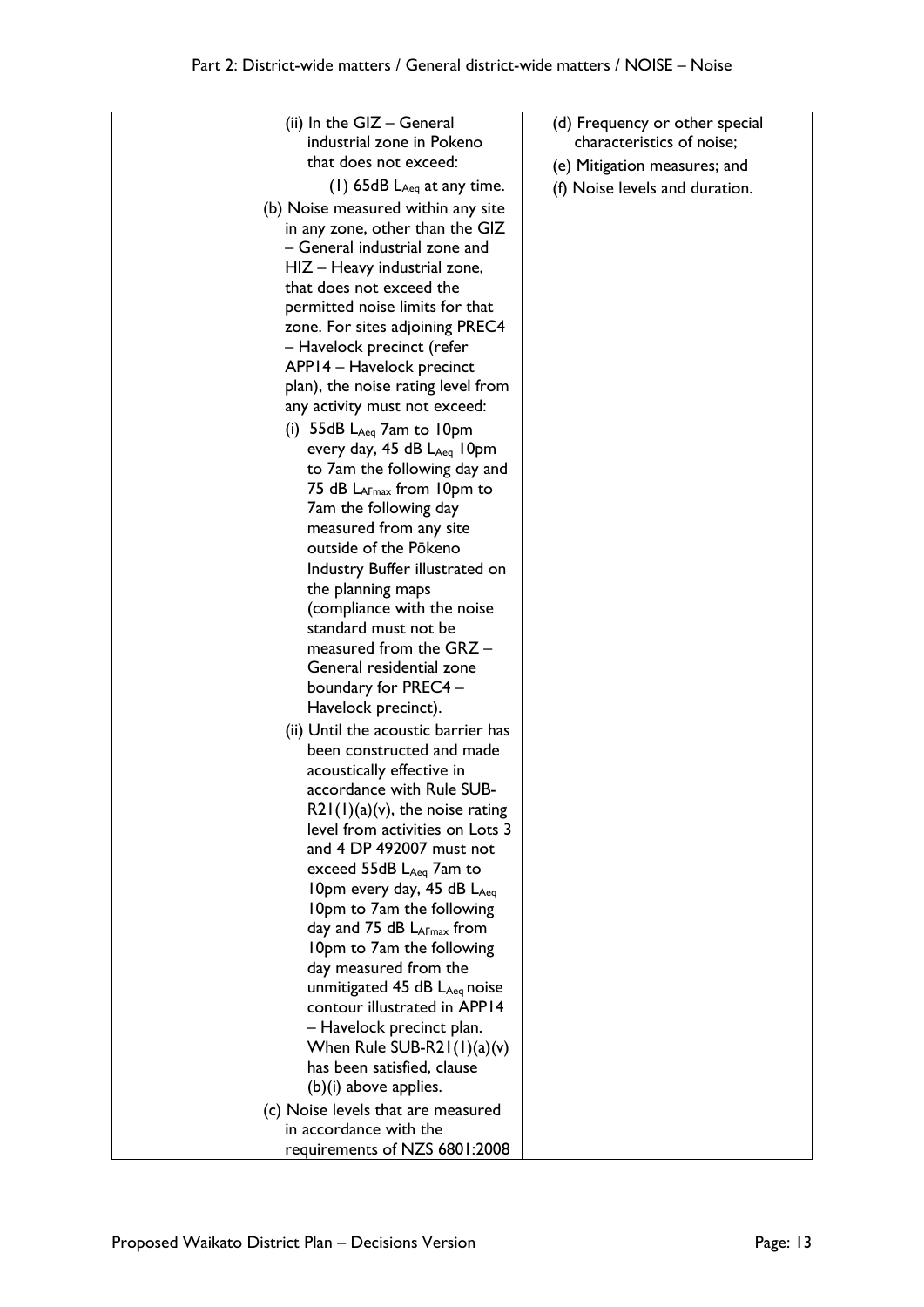|                  | "Acoustics Measurements of<br>Environmental Sound';<br>(d) Noise levels that are assessed in |                                                             |
|------------------|----------------------------------------------------------------------------------------------|-------------------------------------------------------------|
|                  | accordance with the<br>requirements of NZS 6802:2008                                         |                                                             |
|                  | "Acoustics Environmental<br>Noise".                                                          |                                                             |
| <b>NOISE-RI9</b> | Noise – general in PREC6 – Horotiu industrial park precinct                                  |                                                             |
| PREC6-           | (1) Activity status: PER                                                                     | (2) Activity status where                                   |
| Horotiu          | <b>Where:</b>                                                                                | compliance not achieved: RDIS                               |
| industrial       | (a) Noise from an activity in the                                                            | <b>Council's discretion is restricted</b>                   |
| park precinct    | Horotiu Industrial Park that                                                                 | to the following matters:                                   |
|                  | does not exceed:                                                                             | (a) Effects on amenity values;                              |
|                  | (i) $75\text{dBA}$ $L_{\text{Aeq}}$ at any time                                              | (b) Hours of operation;                                     |
|                  | measured within any other<br>site.                                                           | (c) Location of noise sources in<br>relation to boundaries; |
|                  | (b) Noise from an activity in the<br>Horotiu Industrial Park that                            | (d) Frequency or other special<br>characteristics of noise; |
|                  | does not exceed the following<br>limits when measured within a                               | (e) Noise levels and duration; and                          |
|                  | GRZ - General residential zone:                                                              | (f) Mitigation measures.                                    |
|                  | (i) $55dBA$ $L_{Aeq}$ 7am to 10pm; or                                                        |                                                             |
|                  | (ii) $45$ dBA $L_{Aeq}$ and $70$ dBA                                                         |                                                             |
|                  | L <sub>Amax</sub> 10pm to 7am the                                                            |                                                             |
|                  | following day.                                                                               |                                                             |
|                  | (c) Noise from an activity in the                                                            |                                                             |
|                  | Horotiu Industrial Park that<br>does not exceed the following                                |                                                             |
|                  | limits when measured within the                                                              |                                                             |
|                  | notional boundary of any                                                                     |                                                             |
|                  | building containing a noise-                                                                 |                                                             |
|                  | sensitive activity existing at 17                                                            |                                                             |
|                  | January 2022 within any zone                                                                 |                                                             |
|                  | outside of the Horotiu Industrial                                                            |                                                             |
|                  | Park and HIZ - Heavy industrial                                                              |                                                             |
|                  | zone (except the $GRZ -$<br>General residential zone):                                       |                                                             |
|                  | (i) $55dBA$ $L_{Aeq}$ 7am to 10pm;                                                           |                                                             |
|                  | (ii) 45dBA LAeq and 70dBA                                                                    |                                                             |
|                  | LAmax 10pm to 7am the                                                                        |                                                             |
|                  | following day.                                                                               |                                                             |
|                  | (d) Noise levels that is measured in                                                         |                                                             |
|                  | accordance with the                                                                          |                                                             |
|                  | requirements of New Zealand                                                                  |                                                             |
|                  | Standard NZS 6801:2008                                                                       |                                                             |
|                  | "Acoustics - Measurement of                                                                  |                                                             |
|                  | Environmental Sound".                                                                        |                                                             |
|                  | (e) Noise levels that is assessed in<br>accordance with the                                  |                                                             |
|                  | requirements of New Zealand                                                                  |                                                             |
|                  | Standard NZS 6802:2008                                                                       |                                                             |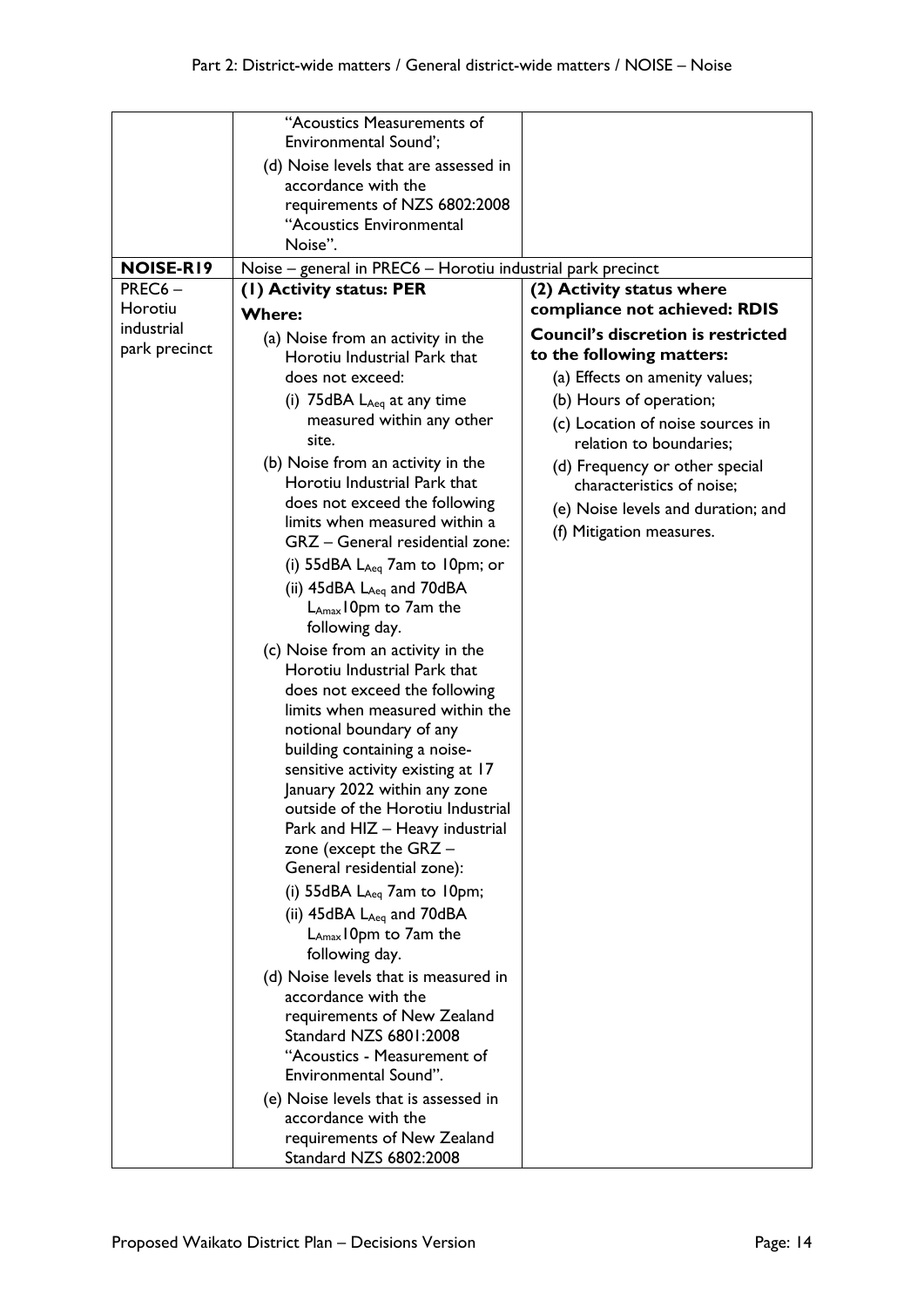| "Acoustics- Environmental<br>noise". |  |
|--------------------------------------|--|
| (f) NOISE-R17 does not apply.        |  |

## *HIZ – Heavy industrial zone*

| <b>NOISE-R20</b> | Noise - general                                                                                                                                                                                                                                                                                                                                                                                                                                                                  |                                                                                                                                                                                                                                                                              |
|------------------|----------------------------------------------------------------------------------------------------------------------------------------------------------------------------------------------------------------------------------------------------------------------------------------------------------------------------------------------------------------------------------------------------------------------------------------------------------------------------------|------------------------------------------------------------------------------------------------------------------------------------------------------------------------------------------------------------------------------------------------------------------------------|
| $HIZ - Heavy$    | (1) Activity status: PER                                                                                                                                                                                                                                                                                                                                                                                                                                                         | (2) Activity status where                                                                                                                                                                                                                                                    |
| industrial zone  | <b>Where:</b>                                                                                                                                                                                                                                                                                                                                                                                                                                                                    | compliance not achieved: RDIS                                                                                                                                                                                                                                                |
|                  | (a) Noise measured within any<br>other site:<br>(i) In the $HIZ - Heavy$ industrial<br>zone or GIZ - General<br>industrial zone must that<br>does not exceed 75dB LAeq at<br>any time.<br>(b) Noise measured within a site in                                                                                                                                                                                                                                                    | <b>Council's discretion is restricted</b><br>to the following matters:<br>(a) Effects on amenity values;<br>(b) Hours and days of operation;<br>(c) Location of noise sources in<br>relation to any boundary;<br>(d) Frequency or other special<br>characteristics of noise; |
|                  | any zone, other than the $HIZ -$<br>Heavy industrial zone and the<br>GIZ - General industrial zone,<br>that does not exceed the<br>permitted noise levels for that<br>zone;<br>(c) Noise levels that are measured<br>in accordance with the<br>requirements of NZS 6801:2008<br>"Acoustics¬ Measurement of<br>Environmental Sound"; and<br>(d) Noise levels that are assessed in<br>accordance with the<br>requirements of NZS 6802:2008<br>"Acoustics¬ Environmental<br>Noise". | (e) Mitigation measures; and<br>(f) Noise levels and duration.                                                                                                                                                                                                               |
| <b>NOISE-R21</b> | Noise - Pokeno                                                                                                                                                                                                                                                                                                                                                                                                                                                                   |                                                                                                                                                                                                                                                                              |
| $HIZ - Heavy$    | (I) Activity status: PER                                                                                                                                                                                                                                                                                                                                                                                                                                                         | (2) Activity status where                                                                                                                                                                                                                                                    |
| industrial zone  | <b>Where:</b>                                                                                                                                                                                                                                                                                                                                                                                                                                                                    | compliance not achieved: RDIS                                                                                                                                                                                                                                                |
|                  | (a) Noise measured within any<br>other site:                                                                                                                                                                                                                                                                                                                                                                                                                                     | <b>Council's discretion is restricted</b><br>to the following matters:                                                                                                                                                                                                       |
|                  | (i) In the HIZ - Heavy industrial                                                                                                                                                                                                                                                                                                                                                                                                                                                | (a) Effects on amenity values;                                                                                                                                                                                                                                               |
|                  | zone in Pokeno that does not                                                                                                                                                                                                                                                                                                                                                                                                                                                     | (b) Hours of operation;                                                                                                                                                                                                                                                      |
|                  | exceed $70dB$ $L_{Aeq}$ at any time;<br>or                                                                                                                                                                                                                                                                                                                                                                                                                                       | (c) Location of noise sources in<br>relation to any boundary;                                                                                                                                                                                                                |
|                  | (ii) In the GIZ - General<br>industrial zone in Pokeno<br>that does not exceed 65dB<br>$L_{Aeq}$ at any time.                                                                                                                                                                                                                                                                                                                                                                    | (d) Frequency or other special<br>characteristics of noise;<br>(e) Mitigation measures; and<br>(f) Noise levels and duration.                                                                                                                                                |
|                  | (b) Noise measured within any site<br>in any zone, other than the GIZ<br>- General industrial zone and<br>HIZ - Heavy industrial zone,<br>that does not exceed the                                                                                                                                                                                                                                                                                                               |                                                                                                                                                                                                                                                                              |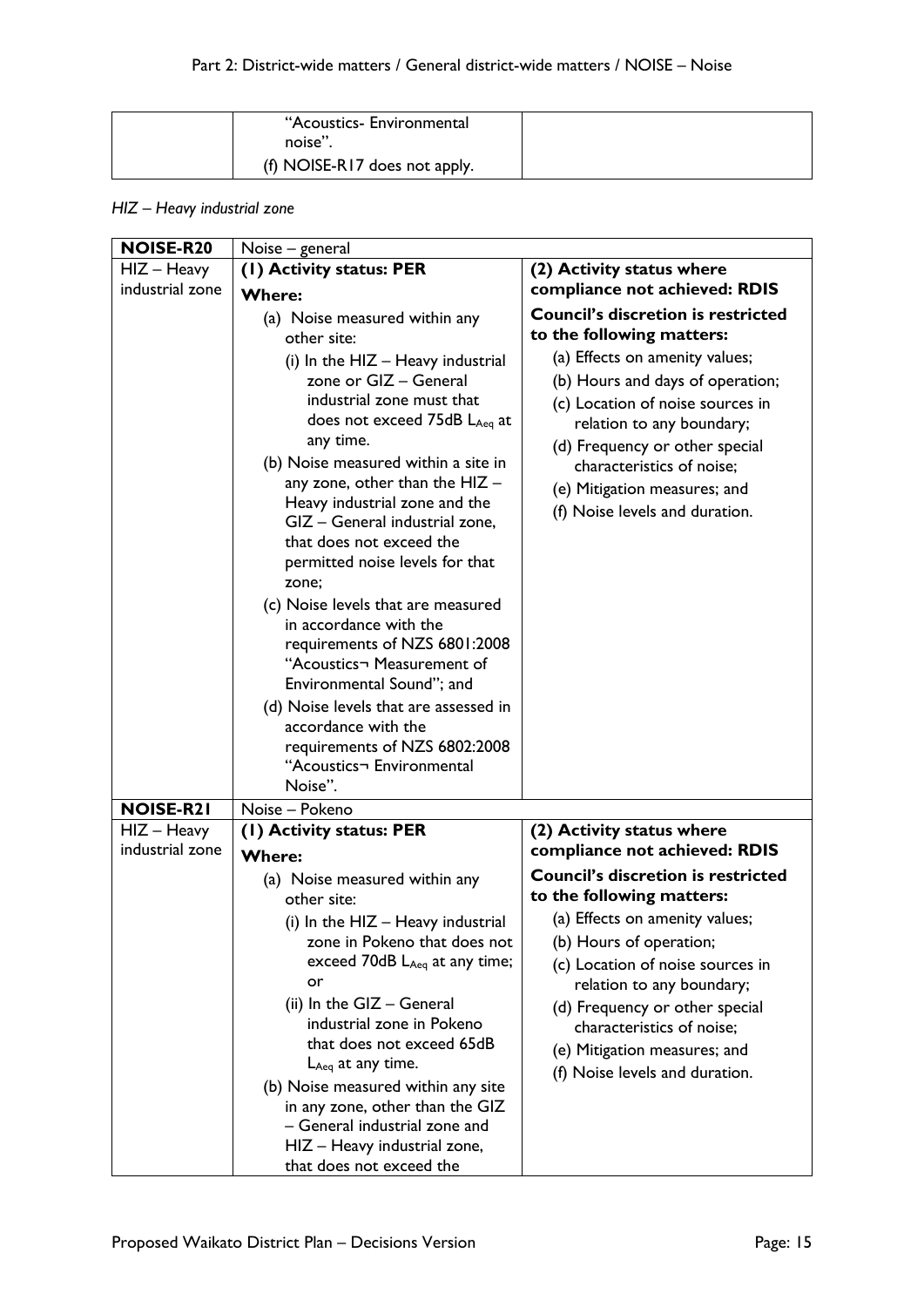|                  | permitted noise limits for that         |                               |
|------------------|-----------------------------------------|-------------------------------|
|                  | zone. For sites adjoining PREC4         |                               |
|                  | - Havelock precinct (refer              |                               |
|                  | APP14 - Havelock precinct               |                               |
|                  | plan), the noise rating level from      |                               |
|                  | any activity must not exceed:           |                               |
|                  | (i) $55dB$ L <sub>Aeq</sub> 7am to 10pm |                               |
|                  | every day, 45 dB LAeq 10pm              |                               |
|                  | to 7am the following day and            |                               |
|                  | 75 dB $L_{AFmax}$ from 10pm to          |                               |
|                  | 7am the following day                   |                               |
|                  | measured from any site                  |                               |
|                  | outside of the Pōkeno                   |                               |
|                  | Industry Buffer illustrated on          |                               |
|                  | the planning maps                       |                               |
|                  | (compliance with the noise              |                               |
|                  | standard must not be                    |                               |
|                  | measured from the GRZ -                 |                               |
|                  | General residential zone                |                               |
|                  | boundary for PREC4 -                    |                               |
|                  | Havelock precinct).                     |                               |
|                  | (ii) Until the acoustic barrier has     |                               |
|                  | been constructed and made               |                               |
|                  | acoustically effective in               |                               |
|                  | accordance with Rule SUB-               |                               |
|                  | $R21(1)(a)(v)$ , the noise rating       |                               |
|                  | level from activities on Lots 3         |                               |
|                  | and 4 DP 492007 must not                |                               |
|                  | exceed $55dB$ L <sub>Aeq</sub> 7am to   |                               |
|                  | 10pm every day, 45 dB LAeq              |                               |
|                  | 10pm to 7am the following               |                               |
|                  | day and $75$ dB $L_{AFmax}$ from        |                               |
|                  | 10pm to 7am the following               |                               |
|                  | day measured from the                   |                               |
|                  | unmitigated 45 dB LAeq noise            |                               |
|                  | contour illustrated in APP14            |                               |
|                  | - Havelock precinct plan.               |                               |
|                  | When Rule SUB-R2 $1(1)(a)(v)$ ,         |                               |
|                  | has been satisfied, clause              |                               |
|                  | $(b)(i)$ above applies.                 |                               |
|                  | (c) Noise levels that are measured      |                               |
|                  | in accordance with the                  |                               |
|                  | requirements of NZ 6801:2008            |                               |
|                  | "Acoustics Measurements of              |                               |
|                  | Environmental Sound'; and               |                               |
|                  |                                         |                               |
|                  | (d) Noise levels that are assessed in   |                               |
|                  | accordance with the                     |                               |
|                  | requirements of NZS 6802:2008           |                               |
|                  | "Acoustics Environmental                |                               |
|                  | Noise".                                 |                               |
| <b>NOISE-R22</b> | Noise - Huntly Power Station            |                               |
| $HIZ - Heavy$    | (1) Activity status: PER                | (2) Activity status where     |
| industrial zone  | <b>Where:</b>                           | compliance not achieved: RDIS |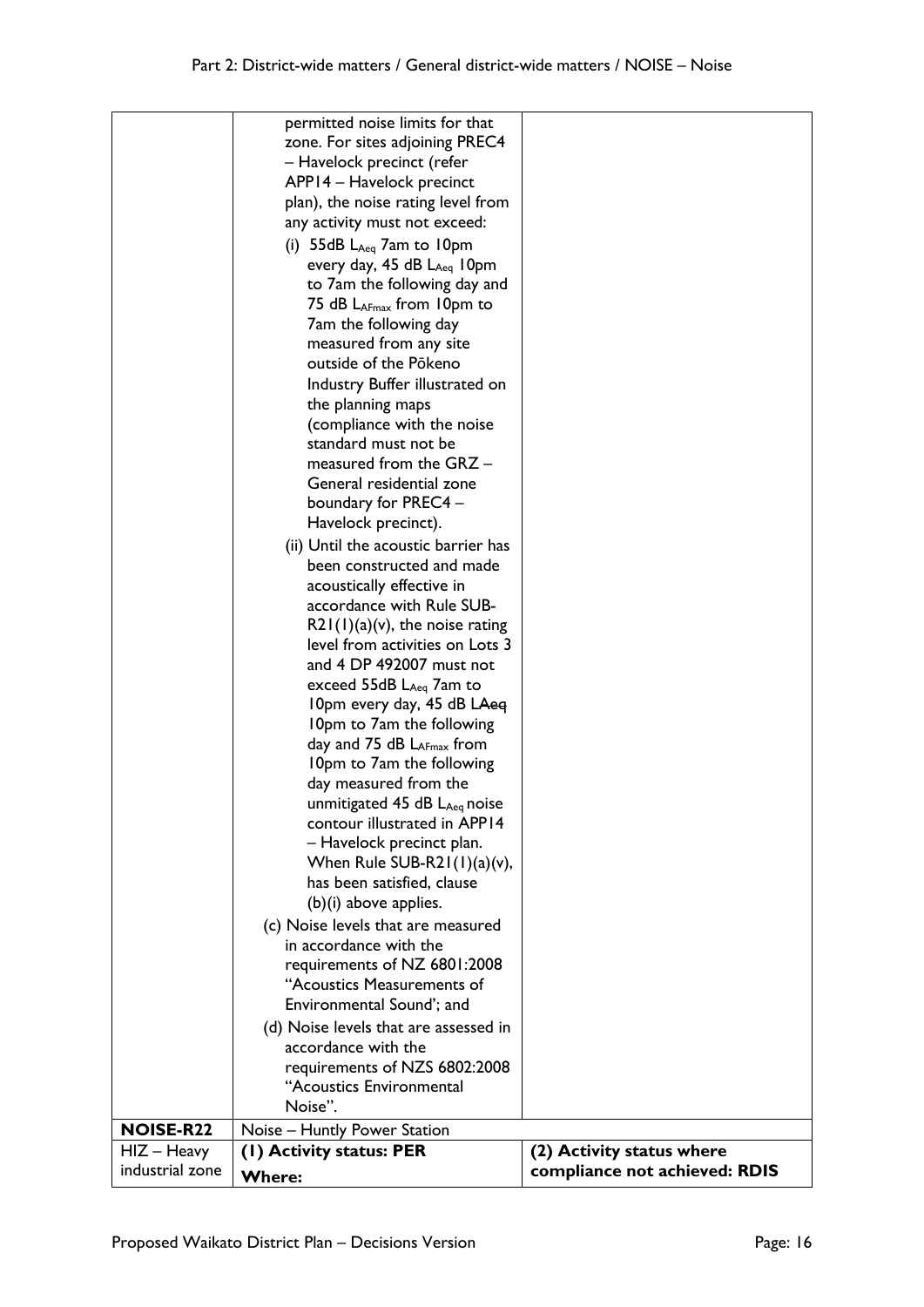| (a) Noise measured within the<br>notional boundary of any<br>residential unit that has existed<br>since 25 September 2004 in the<br>General Rural Zone that does<br>not exceed:<br>(i) 55dB $L_{Aeq}$ 7am to 10pm; and<br>(ii) $45dB$ L <sub>Aeq</sub> and $75dB$ L <sub>Amax</sub><br>10pm to 7am the following<br>day.<br>(b) Noise measured within any site<br>in the GRZ - General residential<br>zone or MRZ - Medium density<br>residential zone, where a<br>residential unit has existed since<br>25 September 2004, that does<br>not exceed:<br>(i) $50dB$ $L_{Aeq}$ 7am to 7pm;<br>(ii) $45dB$ L <sub>Aeq</sub> 7pm to 10pm; and<br>(iii) 40 dB $L_{Aeq}$ and 65 dB $L_{Amax}$<br>10pm to 7am the following<br>day.<br>(c) Noise levels that are measured<br>in accordance with the<br>requirements of NZS 6801:2008<br>"Acoustics Measurement of<br>Environmental Sound"; and<br>(d) Noise levels that are assessed in<br>accordance with the<br>requirements of NZS 6802:<br>2008 "Acoustics Environmental<br>Noise". | <b>Council's discretion is restricted</b><br>to the following matters:<br>(a) Effects on amenity values;<br>(b) Hours and days of operation;<br>(c) Location of noise sources in<br>relation to any boundary;<br>(d) Frequency or other special<br>characteristics of noise;<br>(e) Mitigation measures; and<br>(f) Noise levels and duration. |
|----------------------------------------------------------------------------------------------------------------------------------------------------------------------------------------------------------------------------------------------------------------------------------------------------------------------------------------------------------------------------------------------------------------------------------------------------------------------------------------------------------------------------------------------------------------------------------------------------------------------------------------------------------------------------------------------------------------------------------------------------------------------------------------------------------------------------------------------------------------------------------------------------------------------------------------------------------------------------------------------------------------------------------|------------------------------------------------------------------------------------------------------------------------------------------------------------------------------------------------------------------------------------------------------------------------------------------------------------------------------------------------|

*OSZ – Open space zone*

| <b>NOISE-R23</b> | Noise – general                                                                                                                                                                          |                              |
|------------------|------------------------------------------------------------------------------------------------------------------------------------------------------------------------------------------|------------------------------|
| $OSZ - Open$     | (1) Activity status: PER                                                                                                                                                                 | (2) Activity status where    |
| space zone       | <b>Where:</b>                                                                                                                                                                            | compliance not achieved: n/a |
|                  | (a) Crowd noise, noise generated<br>by emergency generator and<br>emergency sirens.                                                                                                      |                              |
| <b>NOISE-R24</b> | Noise – general                                                                                                                                                                          |                              |
| $OSZ - Open$     | (1) Activity status: PER                                                                                                                                                                 | (2) Activity status where    |
| space zone       | <b>Where:</b>                                                                                                                                                                            | compliance not achieved: DIS |
|                  | (a) Noise measured in accordance<br>with NZS 6801:2008 and<br>assessed in accordance with<br>NZS 6802:2008 must not<br>exceed the permitted activity<br>noise limits for the zone of any |                              |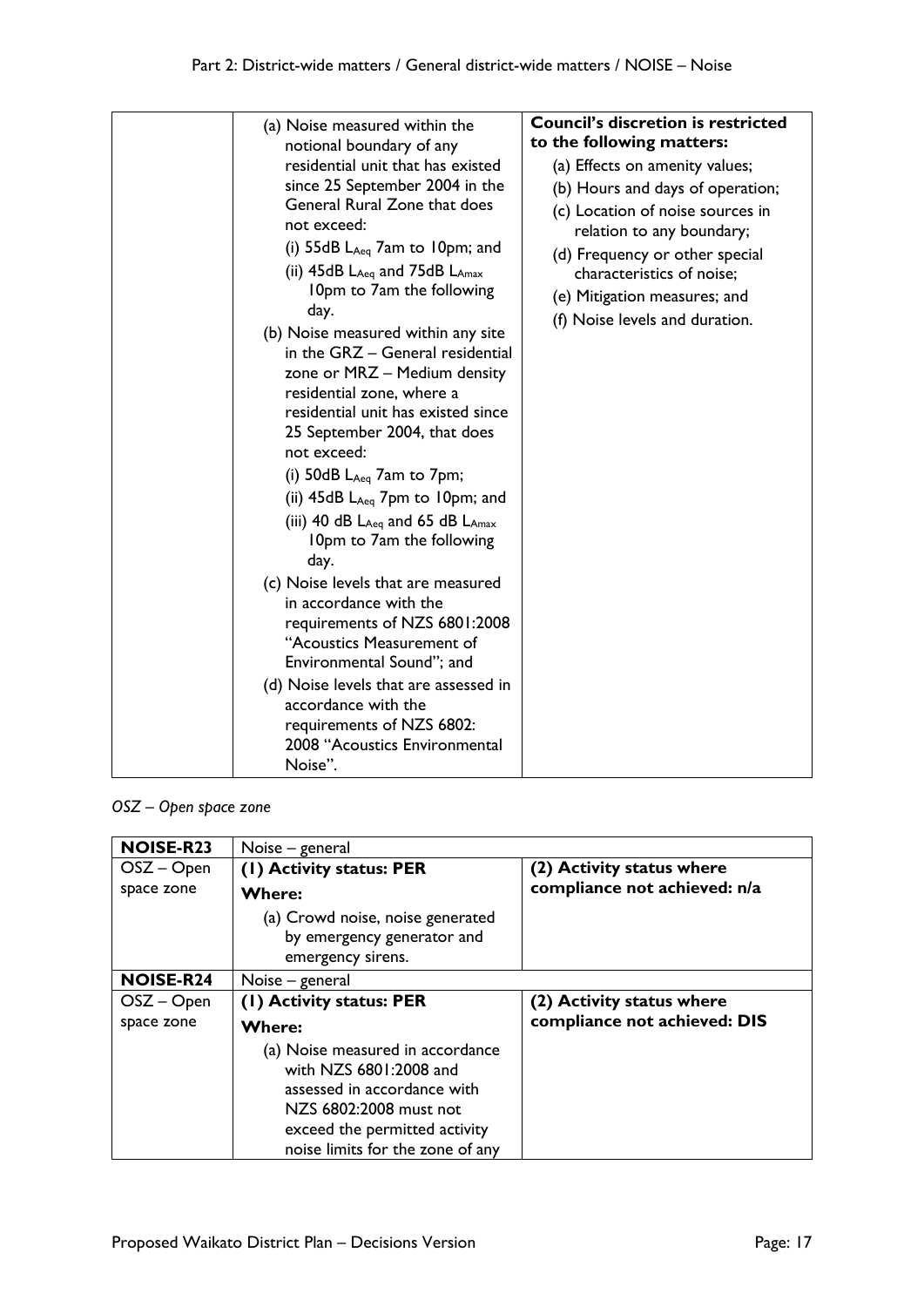| other site where sound is |  |
|---------------------------|--|
| received.                 |  |

#### *BTZ – Business Tamahere zone*

| Noise – general                                                                                                                                                                                                                                                                                                                                                                                                                                                                                                                                                                                                                                                                                                                                                                                                                                                                                                                                                                                                                                                                                           |                              |
|-----------------------------------------------------------------------------------------------------------------------------------------------------------------------------------------------------------------------------------------------------------------------------------------------------------------------------------------------------------------------------------------------------------------------------------------------------------------------------------------------------------------------------------------------------------------------------------------------------------------------------------------------------------------------------------------------------------------------------------------------------------------------------------------------------------------------------------------------------------------------------------------------------------------------------------------------------------------------------------------------------------------------------------------------------------------------------------------------------------|------------------------------|
| (I) Activity status: PER                                                                                                                                                                                                                                                                                                                                                                                                                                                                                                                                                                                                                                                                                                                                                                                                                                                                                                                                                                                                                                                                                  | (2) Activity status where    |
| <b>Where:</b>                                                                                                                                                                                                                                                                                                                                                                                                                                                                                                                                                                                                                                                                                                                                                                                                                                                                                                                                                                                                                                                                                             | compliance not achieved: DIS |
| (a) Noise measured within the BTZ<br>– Business Tamahere zone must<br>not exceed:<br>(i) $65dB$ L <sub>Aeq(15min)</sub> , 7am to 11 pm<br>every day; and<br>(ii) $55dB$ $L_{Aeq(15min)}$ , I Ipm Friday<br>to Iam Saturday; and<br>(iii) $55dB$ LA <sub>eq(15min)</sub> , 11pm<br>Saturday to Iam Sunday; and<br>(iv) $45dB$ L <sub>Aeq(15min)</sub> 1am to 7am<br>every day, and<br>(v) 75dB LAmax, I Ipm to 7am<br>every day.<br>(b) Noise measured at the notional<br>boundary within any site in the<br>RLZ - Rural lifestyle zone, must<br>not exceed:<br>(c) 50dB $L_{Aeq(15min)}$ , 7am to 7pm<br>every day;<br>(d) $45dB$ L <sub>Aeq(15min)</sub> , 7pm to 10pm<br>every day; and<br>(e) $40dB$ L <sub>Aeq(15min)</sub> , 10pm to 7am<br>every day; and<br>(f) 65dB LAmax, 10pm to 7am every<br>day.<br>(g) Noise levels must be measured<br>in accordance with the<br>requirements of NZS 6801:2008<br>'Acoustics Measurement of<br>Environmental Sound'; and<br>(h) Noise levels must be assessed in<br>accordance with the<br>requirements of NZS 6802:2008<br>'Acoustic Environmental noise'. |                              |
|                                                                                                                                                                                                                                                                                                                                                                                                                                                                                                                                                                                                                                                                                                                                                                                                                                                                                                                                                                                                                                                                                                           |                              |

# *CORZ – Corrections zone*

| <b>NOISE-R26</b>    | Noise – general                                                     |                              |
|---------------------|---------------------------------------------------------------------|------------------------------|
| $CORZ -$            | (1) Activity status: PER                                            | (2) Activity status where    |
| Corrections<br>zone | <b>Where:</b>                                                       | compliance not achieved: DIS |
|                     | (a) Noise measured at the notional<br>boundary on any other site in |                              |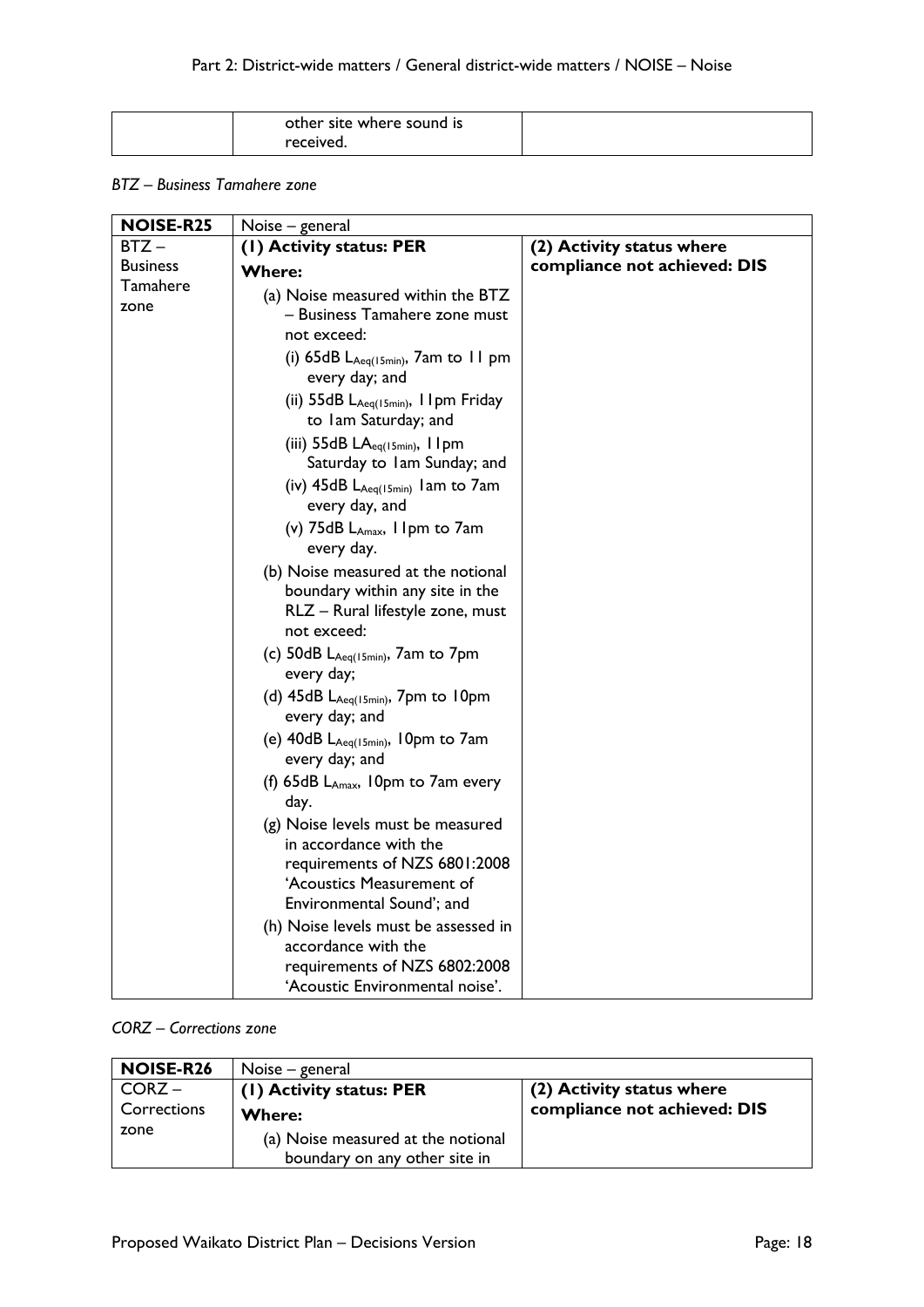| the CORZ - Corrections zone                                    |  |
|----------------------------------------------------------------|--|
| must not exceed:                                               |  |
| (i) $50dB$ $L_{Aeq}$ , $7am$ to $7pm$ every                    |  |
| day;                                                           |  |
| (ii) $45dB$ $L_{Aeq}$ , $7pm$ to $10pm$<br>every day;          |  |
| (iii) 40dB LAeq and 65dB LAmax,                                |  |
| 10pm to 7am the following                                      |  |
| day.                                                           |  |
| (b) Noise measured within any site                             |  |
| in any zone, other than the<br><b>CORZ</b> - Corrections zone, |  |
| must meet the permitted noise                                  |  |
| levels for that zone.                                          |  |
| (c) Noise levels must be measured                              |  |
| in accordance with the                                         |  |
| requirements of New Zealand                                    |  |
| <b>Standard NZS 6801:2008</b>                                  |  |
| "Acoustics – Measurement of<br>Environmental Sound".           |  |
|                                                                |  |
| (d) Noise levels must be assessed in<br>accordance with the    |  |
| requirements of New Zealand                                    |  |
| <b>Standard NZS 6802:2008</b>                                  |  |
| "Acoustic - Environmental                                      |  |
| noise".                                                        |  |

*FUZ – Future urban zone*

| <b>NOISE-R27</b> | Noise – general                                                                                                                                                                                                                                                                                                                            |                              |
|------------------|--------------------------------------------------------------------------------------------------------------------------------------------------------------------------------------------------------------------------------------------------------------------------------------------------------------------------------------------|------------------------------|
| FUZ - Future     | (1) Activity status: PER                                                                                                                                                                                                                                                                                                                   | (2) Activity status where    |
| urban zone       | <b>Where:</b>                                                                                                                                                                                                                                                                                                                              | compliance not achieved: DIS |
|                  | (a) Noise measured at the notional<br>boundary on any other site in<br>the $FUZ - F$ uture urban zone<br>must not exceed:<br>(i) $50dB$ $L_{Aeq}$ , 7am to 7pm every<br>day;<br>(ii) $45dB$ $L_{Aeq}$ , $7pm$ to $10pm$<br>every day;<br>(iii) $40dB$ L <sub>Aeq</sub> and $65dB$ L <sub>Amax</sub> ,<br>10pm to 7am the following<br>day. |                              |
|                  | (b) Noise measured within any site<br>in any zone, other than the FUZ<br>- Future, urban zone must meet<br>the permitted noise levels for<br>that zone.<br>(c) Noise levels must be measured<br>in accordance with the<br>requirements of New Zealand<br>Standard NZS 6801:2008                                                            |                              |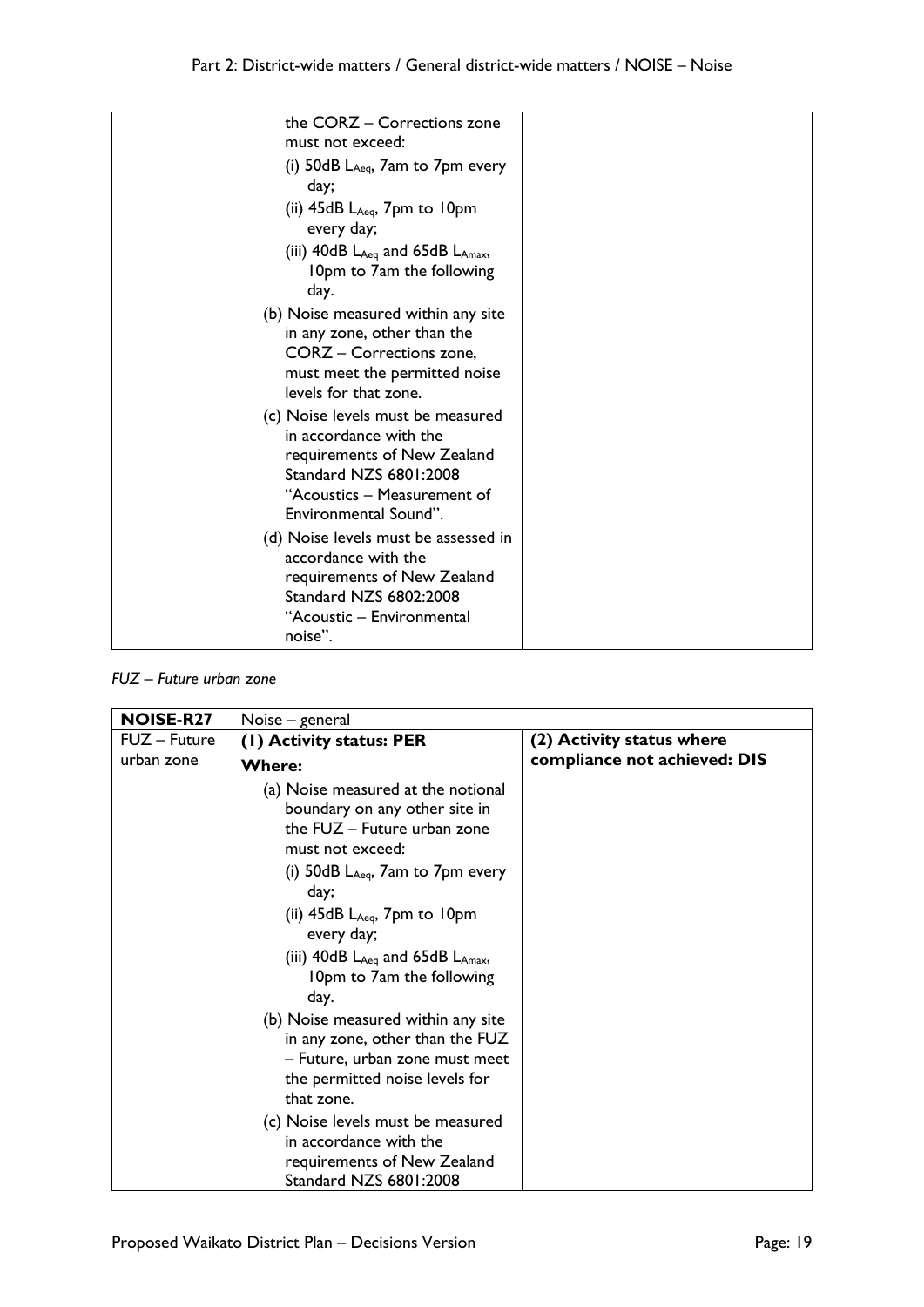|                  | "Acoustics - Measurement of<br>Environmental Sound".                                                                                                                                                                                                                                                                                                                                                                                                                                                                                                                                                                                                                                                            |                                                                                                                                                                                                                                                |
|------------------|-----------------------------------------------------------------------------------------------------------------------------------------------------------------------------------------------------------------------------------------------------------------------------------------------------------------------------------------------------------------------------------------------------------------------------------------------------------------------------------------------------------------------------------------------------------------------------------------------------------------------------------------------------------------------------------------------------------------|------------------------------------------------------------------------------------------------------------------------------------------------------------------------------------------------------------------------------------------------|
|                  | (d) Noise levels must be assessed in<br>accordance with the<br>requirements of New Zealand<br>Standard NZS 6802:2008<br>"Acoustic - Environmental<br>noise".                                                                                                                                                                                                                                                                                                                                                                                                                                                                                                                                                    |                                                                                                                                                                                                                                                |
| <b>NOISE-R28</b> | Frost fans                                                                                                                                                                                                                                                                                                                                                                                                                                                                                                                                                                                                                                                                                                      |                                                                                                                                                                                                                                                |
| FUZ - Future     | (1) Activity status: PER                                                                                                                                                                                                                                                                                                                                                                                                                                                                                                                                                                                                                                                                                        | (2) Activity status where                                                                                                                                                                                                                      |
| urban zone       | <b>Where:</b>                                                                                                                                                                                                                                                                                                                                                                                                                                                                                                                                                                                                                                                                                                   | compliance not achieved: RDIS                                                                                                                                                                                                                  |
|                  | (a) Noise generated by a frost fan<br>must not exceed 55dB LAeg<br>when measured at the notional<br>boundary on any site in the FUZ<br>- Future urban zone and within<br>any site in the MRZ - Medium<br>density residential zone, LLRZ -<br>Large lot residential zone, RLZ -<br>Rural lifestyle zone, SETZ -<br>Settlement zone or GRZ -<br>General residential zone.<br>(b) Noise levels must be measured<br>in accordance with the<br>requirements of New Zealand<br>Standard NZS 6801:2008<br>Acoustics - Measurement of<br>Environmental Sound.<br>(c) Noise levels must be assessed in<br>accordance with the<br>requirements of New Zealand<br>Standard NZS 6802:2008<br>Acoustic- Environmental noise. | <b>Council's discretion is restricted</b><br>to the following matters:<br>(a) Effects on amenity values;<br>(b) The location and proximity of<br>the fans to sensitive activities;<br>(c) Noise levels;<br>(d) The adequacy of any mitigation. |

#### *HOPZ – Hopuhopu zone*

| <b>NOISE-R29</b> | Noise – general                                                                                                                                                                     |                              |
|------------------|-------------------------------------------------------------------------------------------------------------------------------------------------------------------------------------|------------------------------|
| $HOPZ -$         | (1) Activity status: PER                                                                                                                                                            | (2) Activity status where    |
| Hopuhopu         | <b>Where:</b>                                                                                                                                                                       | compliance not achieved: n/a |
| zone             | (a) Farming noise, crowd noise, and<br>noise generated by hunting,<br>emergency generators and<br>emergency sirens.                                                                 |                              |
| <b>NOISE-R30</b> | Noise – general                                                                                                                                                                     |                              |
| $HOPZ -$         | (1) Activity status: PER                                                                                                                                                            | (2) Activity status where    |
| Hopuhopu<br>zone | <b>Where:</b><br>(a) Noise generated within the<br>HOPZ - Hopuhopu zone when<br>measured at the zone boundary<br>must meet the permitted noise<br>levels for the neighbouring zone. | compliance not achieved: DIS |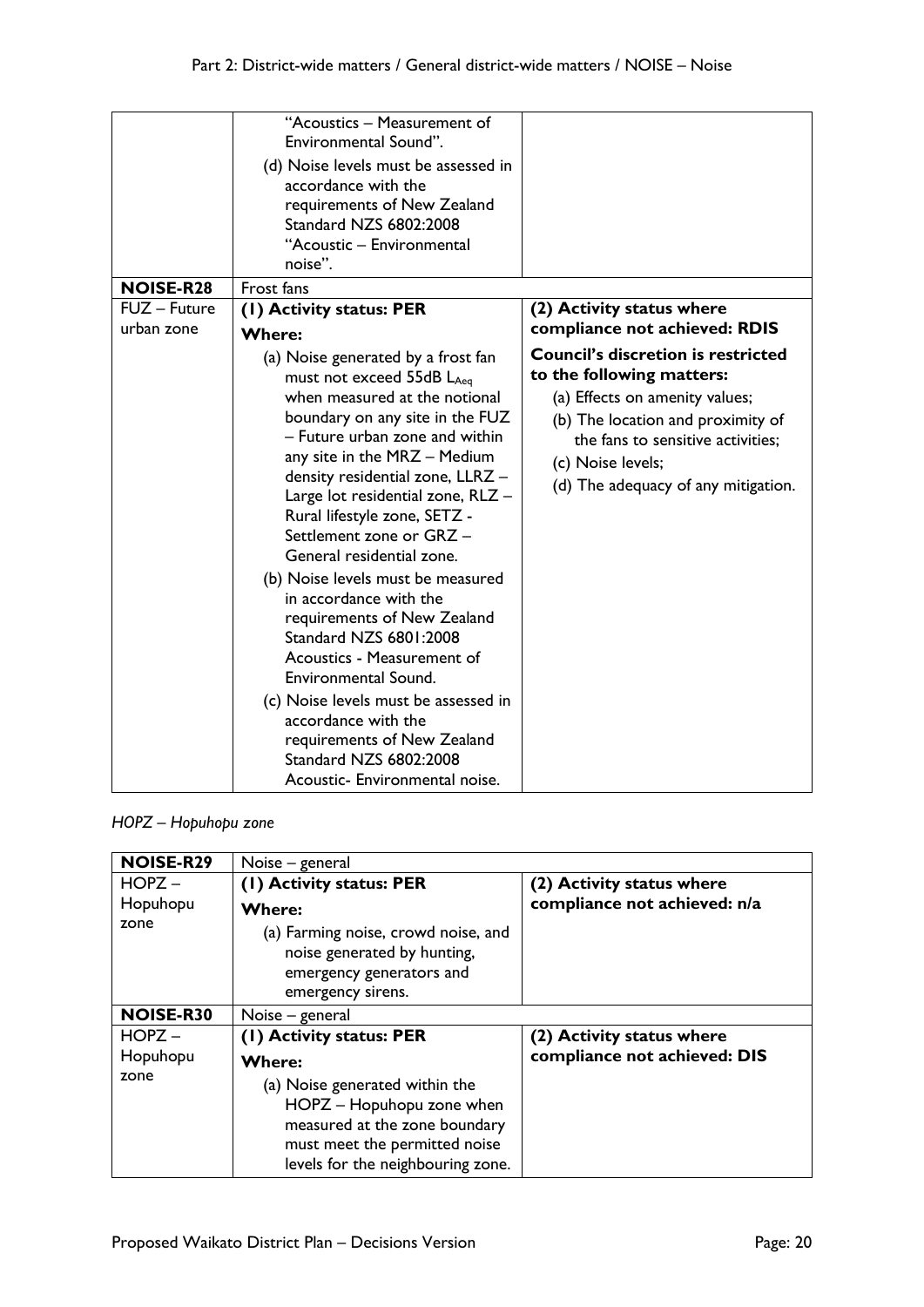| (b) Noise levels shall be measured<br>in accordance with the<br>requirements of NZS 6801:2008<br>Acoustics - Measurement of     |  |
|---------------------------------------------------------------------------------------------------------------------------------|--|
| Environmental Sound; and                                                                                                        |  |
| (c) Noise levels shall be assessed in<br>accordance with the<br>requirements of NZS 6802:2008<br>Acoustic- Environmental noise. |  |

## *KLZ – Kimihia lakes zone*

| <b>NOISE-R31</b> | Noise – general                                              |                              |  |
|------------------|--------------------------------------------------------------|------------------------------|--|
| KLZ - Kimihia    | (1) Activity status: PER                                     | (2) Activity status where    |  |
| lakes zone       | <b>Where:</b>                                                | compliance not achieved: DIS |  |
|                  | (a) All activities must comply with                          |                              |  |
|                  | the following noise standards:                               |                              |  |
|                  | (i) Noise measured within the                                |                              |  |
|                  | notional boundary on any site                                |                              |  |
|                  | in the GRZ - General                                         |                              |  |
|                  | residential zone or the                                      |                              |  |
|                  | GRUZ - General rural zone                                    |                              |  |
|                  | must not exceed:                                             |                              |  |
|                  | (1) $55dB$ $L_{Aeq}$ , $7am$ to $7pm$                        |                              |  |
|                  | every day;                                                   |                              |  |
|                  | $(2)$ 45dB L <sub>Aeq</sub> , 7pm to 10pm<br>every day; and  |                              |  |
|                  | (3) $40dB$ L <sub>Aeq</sub> and $65dB$ L <sub>Amax</sub> ,   |                              |  |
|                  | 10pm to 7am the                                              |                              |  |
|                  | following day.                                               |                              |  |
|                  | (b) Noise measured within any site                           |                              |  |
|                  | in any other zone not specified                              |                              |  |
|                  | above must meet the noise<br>levels permitted for that zone. |                              |  |
|                  | (c) Noise levels must be measured                            |                              |  |
|                  | in accordance with the                                       |                              |  |
|                  | requirements of New Zealand                                  |                              |  |
|                  | Standard NZS 6801:2008                                       |                              |  |
|                  | Acoustics - Measurement of                                   |                              |  |
|                  | environmental sound.                                         |                              |  |
|                  | (d) Noise levels must be assessed in                         |                              |  |
|                  | accordance with the                                          |                              |  |
|                  | requirements of New Zealand                                  |                              |  |
|                  | Standard NZS 6802:2008<br>Acoustics - Environmental noise.   |                              |  |
| <b>NOISE-R32</b> | Noise - Noise Management Plan                                |                              |  |
| KLZ - Kimihia    | (I) Activity status: PER                                     | (2) Activity status where    |  |
| lakes zone       | <b>Where:</b>                                                | compliance not achieved: DIS |  |
|                  |                                                              |                              |  |
|                  | (a) Prior to development, a Noise<br>Management Plan must be |                              |  |
|                  | prepared and in place at all times                           |                              |  |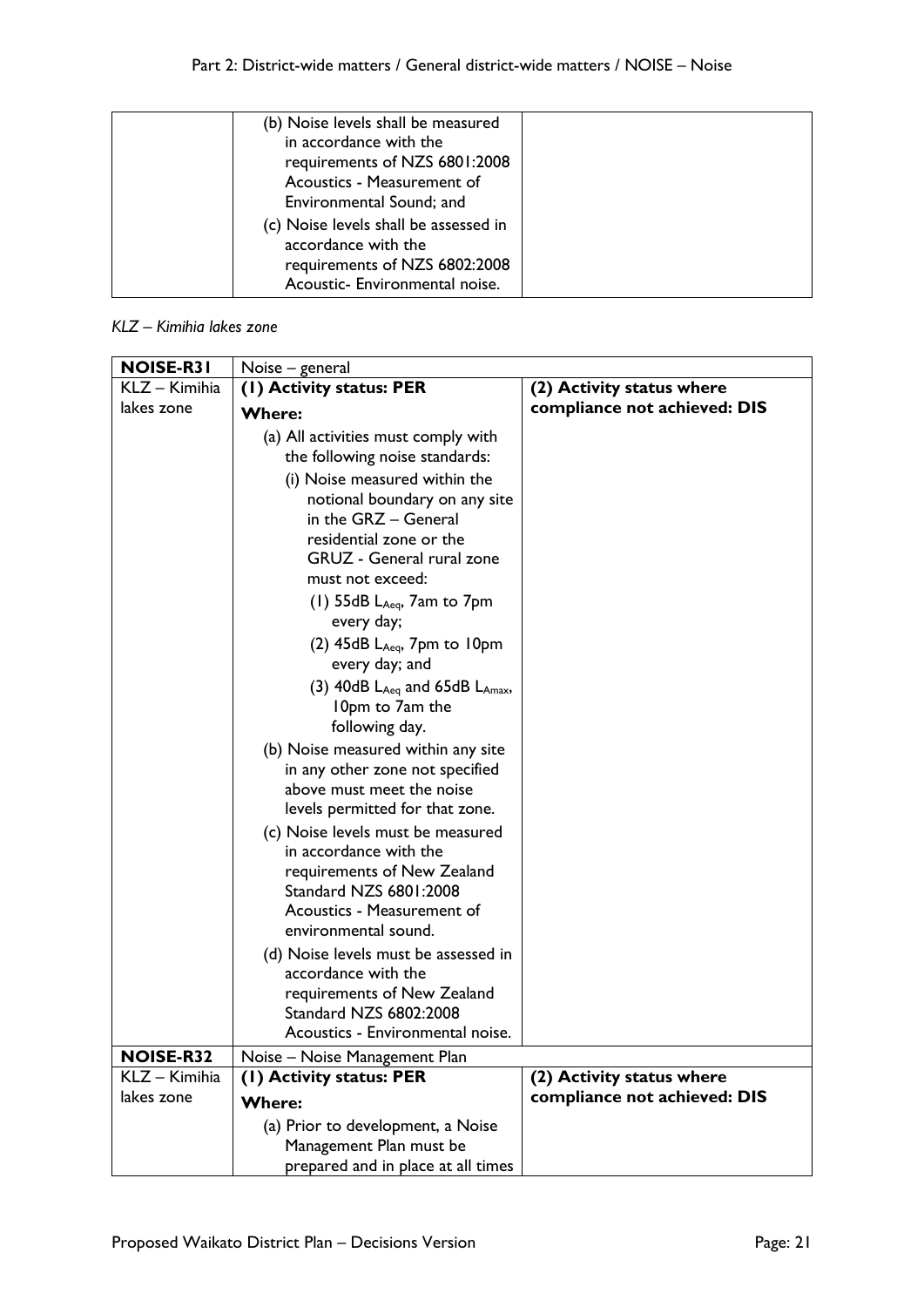| that details the measures to be<br>implemented to ensure that<br>noise within the site does not<br>exceed the limits specified in<br>Rule NOISE-R31.                                                                                   |  |
|----------------------------------------------------------------------------------------------------------------------------------------------------------------------------------------------------------------------------------------|--|
| (i) The Noise Management Plan<br>must as a minimum, provide<br>details of the following<br>measures:                                                                                                                                   |  |
| (ii) Procedures and protocols<br>for the setting up, installation<br>and monitoring<br>responsibilities (including<br>reporting) of the noise<br>monitoring device<br>(microphone) located within<br>the Kimihia Lakes<br>development; |  |
| (iii) Procedures for the ongoing<br>testing and calibration of the<br>noise monitoring device<br>(microphone);                                                                                                                         |  |
| (iv) The erection of any<br>necessary barriers for the<br>purpose of reducing noise<br>emissions;                                                                                                                                      |  |
| (v) The design and operation of<br>any public address system<br>with respect to management<br>of noise emissions;                                                                                                                      |  |
| (vi) Procedures to monitor all<br>activities and events that may<br>meet the noise levels<br>specified in Rule NOISE-31.                                                                                                               |  |

#### *MAZ – Mercer airport zone*

| <b>NOISE-R33</b> | Noise – non-aviation related                                                                                                                                                                                                                                                                                                                                                             |                              |  |
|------------------|------------------------------------------------------------------------------------------------------------------------------------------------------------------------------------------------------------------------------------------------------------------------------------------------------------------------------------------------------------------------------------------|------------------------------|--|
| $MAZ -$          | (1) Activity status: PER                                                                                                                                                                                                                                                                                                                                                                 | (2) Activity status where    |  |
| Mercer airport   | <b>Where:</b>                                                                                                                                                                                                                                                                                                                                                                            | compliance not achieved: DIS |  |
| zone             | (a) Noise from any non-aviation<br>related activity in the MAZ -<br>Mercer Airport zone must not<br>exceed the following noise limits<br>when measured at the notional<br>boundary of a site within the<br><b>GRUZ</b> - General Rural zone:<br>(i) 55 dB $L_{Aeq}$ , 7am to 10pm<br>every day; and<br>(ii) 40 dB $L_{Aeq}$ and 70 dB $L_{afmax}$ ,<br>10pm to 7am the following<br>day. |                              |  |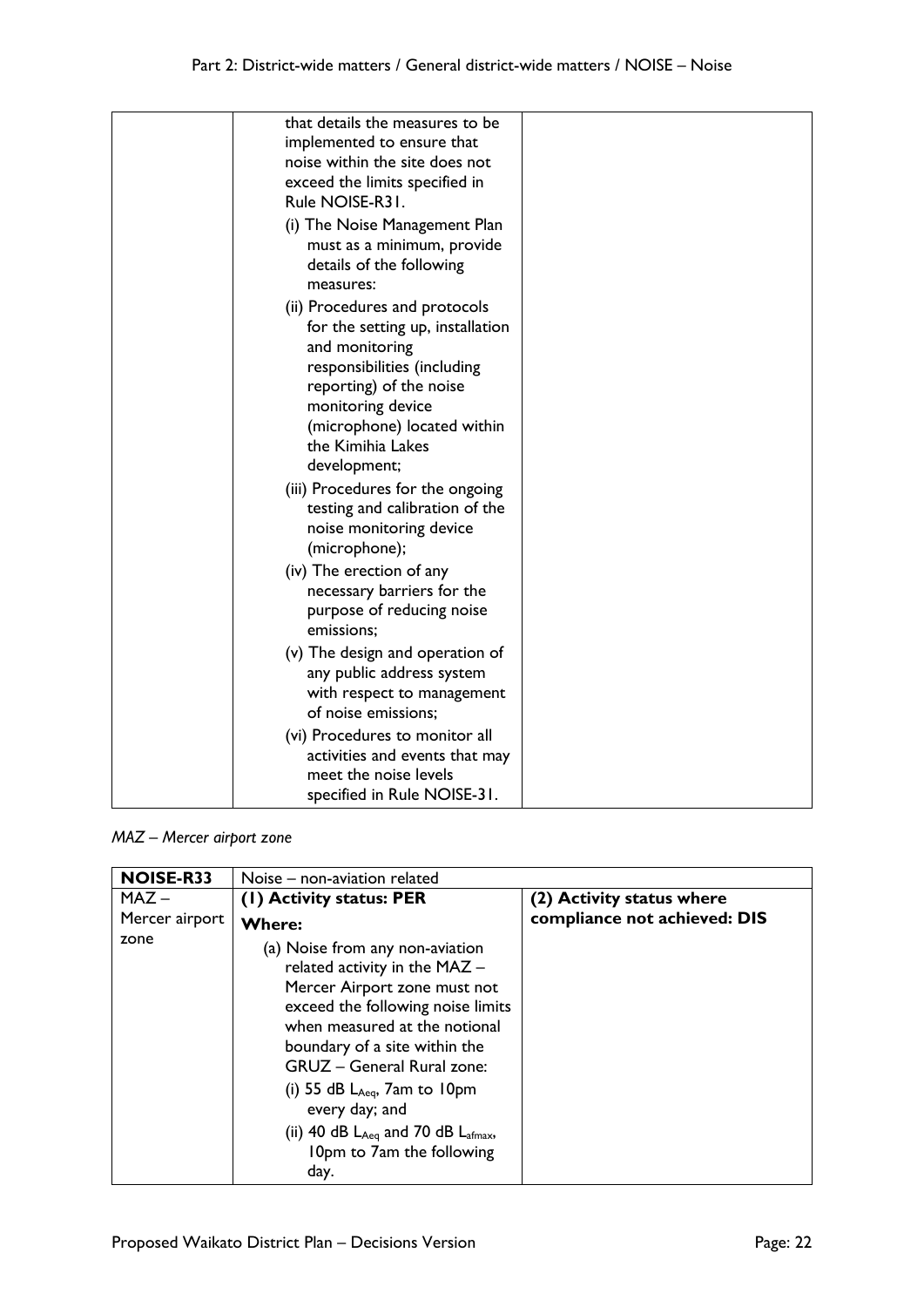|                             | (b) NOISE-R33 $(1)(a)$ does not apply                                  |                              |
|-----------------------------|------------------------------------------------------------------------|------------------------------|
|                             | to:                                                                    |                              |
|                             | (i) Construction noise; or                                             |                              |
|                             | (ii) Noise from emergency                                              |                              |
|                             | sirens.                                                                |                              |
|                             |                                                                        |                              |
| <b>NOISE-R34</b><br>$MAZ -$ | Noise - aircraft operations                                            |                              |
|                             | (1) Activity status: PER                                               | (2) Activity status where    |
| Mercer airport<br>zone      | <b>Where:</b>                                                          | compliance not achieved: DIS |
|                             | (a) Noise from aircraft operations                                     |                              |
|                             | in the MAZ - Mercer Airport                                            |                              |
|                             | zone shall not exceed 65 dBA                                           |                              |
|                             | L <sub>dn</sub> outside the Air Noise                                  |                              |
|                             | Boundary and 55 dBA L <sub>dn</sub>                                    |                              |
|                             | outside the Outer Control                                              |                              |
|                             | Boundary as shown on the                                               |                              |
|                             | planning maps. For the purpose<br>of this rule aircraft noise shall be |                              |
|                             | assessed in accordance with                                            |                              |
|                             | NZS6805:1992 "Airport Noise                                            |                              |
|                             | Management and Land Use                                                |                              |
|                             | Planning" and logarithmically                                          |                              |
|                             | averaged over a three month                                            |                              |
|                             | period. The following operations                                       |                              |
|                             | are excluded from the                                                  |                              |
|                             | calculation of noise for                                               |                              |
|                             | compliance with noise limits:                                          |                              |
|                             | (i) Aircraft engine testing and                                        |                              |
|                             | maintenance;                                                           |                              |
|                             | (ii) Aircraft landing or taking off                                    |                              |
|                             | in an emergency; and                                                   |                              |
|                             | (iii) Air Show (for one air show                                       |                              |
|                             | per year).                                                             |                              |
|                             | (b) Aircraft movements shall be                                        |                              |
|                             | recorded monthly and noise                                             |                              |
|                             | contours for the purpose of                                            |                              |
|                             | assessing compliance with rule                                         |                              |
|                             | NOISE-R34 $(1)(a)$ shall be                                            |                              |
|                             | calculated no later than 12<br>months from the date the rule           |                              |
|                             | becomes legally operative and                                          |                              |
|                             | thereafter once every two years.                                       |                              |
|                             | When the calculated noise level                                        |                              |
|                             | is within I decibel of the limit                                       |                              |
|                             | noise contours for the purpose                                         |                              |
|                             | of assessing compliance with                                           |                              |
|                             | Rule NOISE-R34 $(1)(a)$ shall be                                       |                              |
|                             | calculated annually and verified                                       |                              |
|                             | with infield monitoring once                                           |                              |
|                             | every two years.                                                       |                              |
|                             | (i) A report detailing the noise                                       |                              |
|                             | contours and calculations and                                          |                              |
|                             | in-field noise levels in the                                           |                              |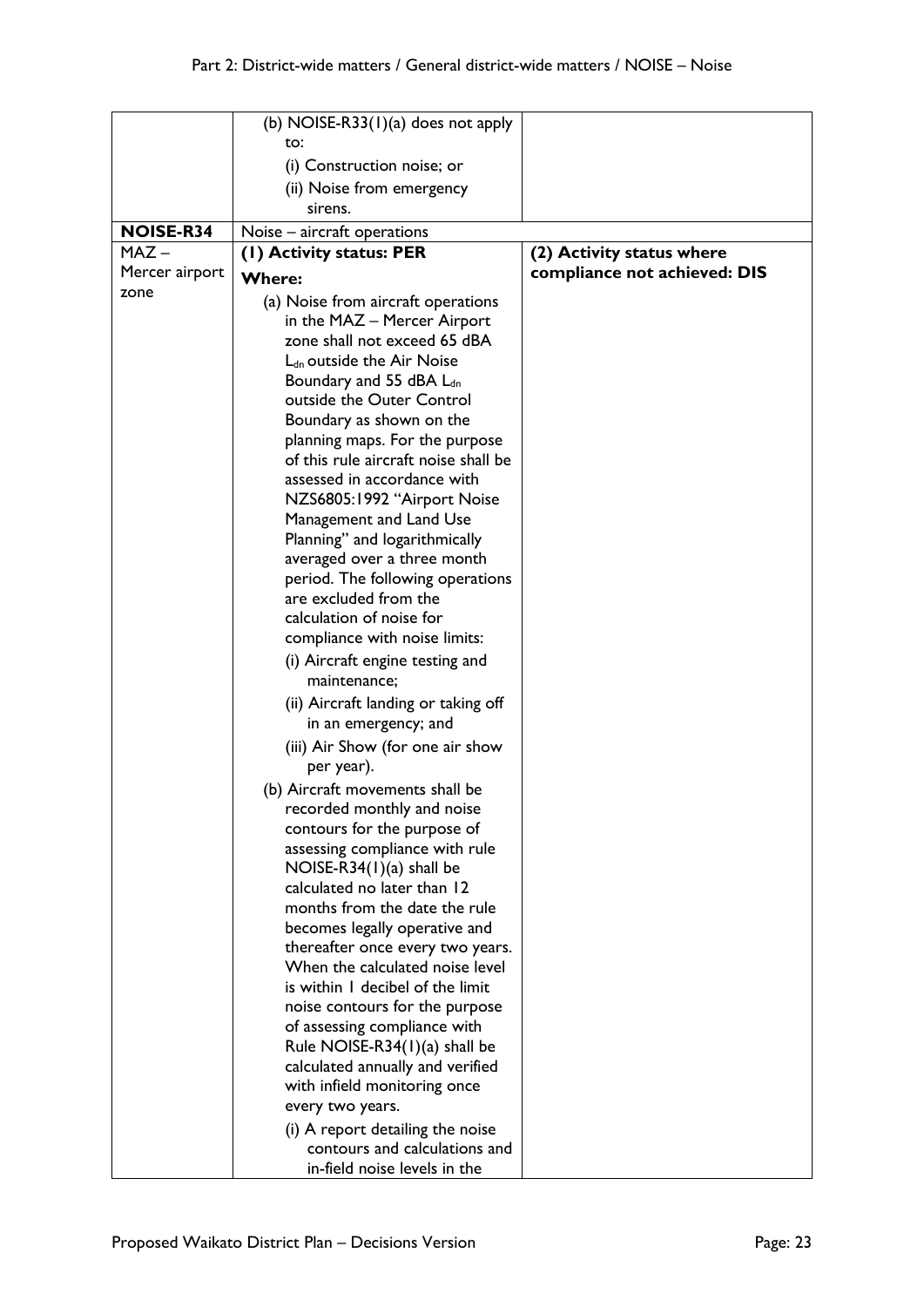| years that these are<br>monitored, shall be prepared<br>and forwarded to the<br>Council on an annual basis by |  |
|---------------------------------------------------------------------------------------------------------------|--|
| the airport operator.                                                                                         |  |

*MSRZ – Motorsport and recreation zone*

| <b>NOISE-R35</b> | Noise – motor sport and recreation activity in PREC14, PREC17 and PREC18 |                              |  |
|------------------|--------------------------------------------------------------------------|------------------------------|--|
| $MSRZ -$         | (1) Activity status: PER                                                 | (2) Activity status where    |  |
| Motorsport       | <b>Where:</b>                                                            | compliance not achieved: DIS |  |
| and recreation   | (a) The noise level from activities                                      |                              |  |
| zone             | within PREC14, PREC17 and                                                |                              |  |
|                  | PREC18 shall not exceed the                                              |                              |  |
|                  | following limits measured                                                |                              |  |
|                  | beyond the 'Hampton Downs                                                |                              |  |
|                  | Noise Control Boundary' shown                                            |                              |  |
|                  | in APP12 - Hampton Downs                                                 |                              |  |
|                  | motorsport and recreation:                                               |                              |  |
|                  | (i) 65dBA $L_{Aeq}$ on no more than                                      |                              |  |
|                  | 27 days per year (with no                                                |                              |  |
|                  | more than 10 of the 27 days                                              |                              |  |
|                  | to be on a Sunday or public                                              |                              |  |
|                  | holiday) between the hours                                               |                              |  |
|                  | of 9:00am - 6:00pm. Except                                               |                              |  |
|                  | that in any year where a V8                                              |                              |  |
|                  | Supercars event is not held                                              |                              |  |
|                  | then a noise level of up to                                              |                              |  |
|                  | 65dBA LAeq will be permitted<br>between the hours of 9.00am              |                              |  |
|                  | to 6.00pm on up to 30 days                                               |                              |  |
|                  | per year (not more than II                                               |                              |  |
|                  | days to be on a Sunday or                                                |                              |  |
|                  | public holiday); and                                                     |                              |  |
|                  | (ii) 55 dBA $L_{Aeq}$ on no more than                                    |                              |  |
|                  | 40 days per year between the                                             |                              |  |
|                  | hours of $9:00am - 6:00pm;$                                              |                              |  |
|                  | and                                                                      |                              |  |
|                  | (iii) 50 dBA $L_{Aeq}$ between the                                       |                              |  |
|                  | hours of 7am to 6pm any                                                  |                              |  |
|                  | other days of the year; and                                              |                              |  |
|                  | (iv) 45 dBA $L_{Aea}$ between the                                        |                              |  |
|                  | hours of 6pm to 10pm every                                               |                              |  |
|                  | day of the year; and                                                     |                              |  |
|                  | (v) 40 dBA $L_{Aeq}$ , and 65dBA $L_{max}$                               |                              |  |
|                  | at all other times                                                       |                              |  |
|                  | (b) The motor racing activities in                                       |                              |  |
|                  | $NOISE-R35(1)(a)(i)$ and (ii) are                                        |                              |  |
|                  | exclusive of each other and the                                          |                              |  |
|                  | activities are considered to be                                          |                              |  |
|                  | on separate days.                                                        |                              |  |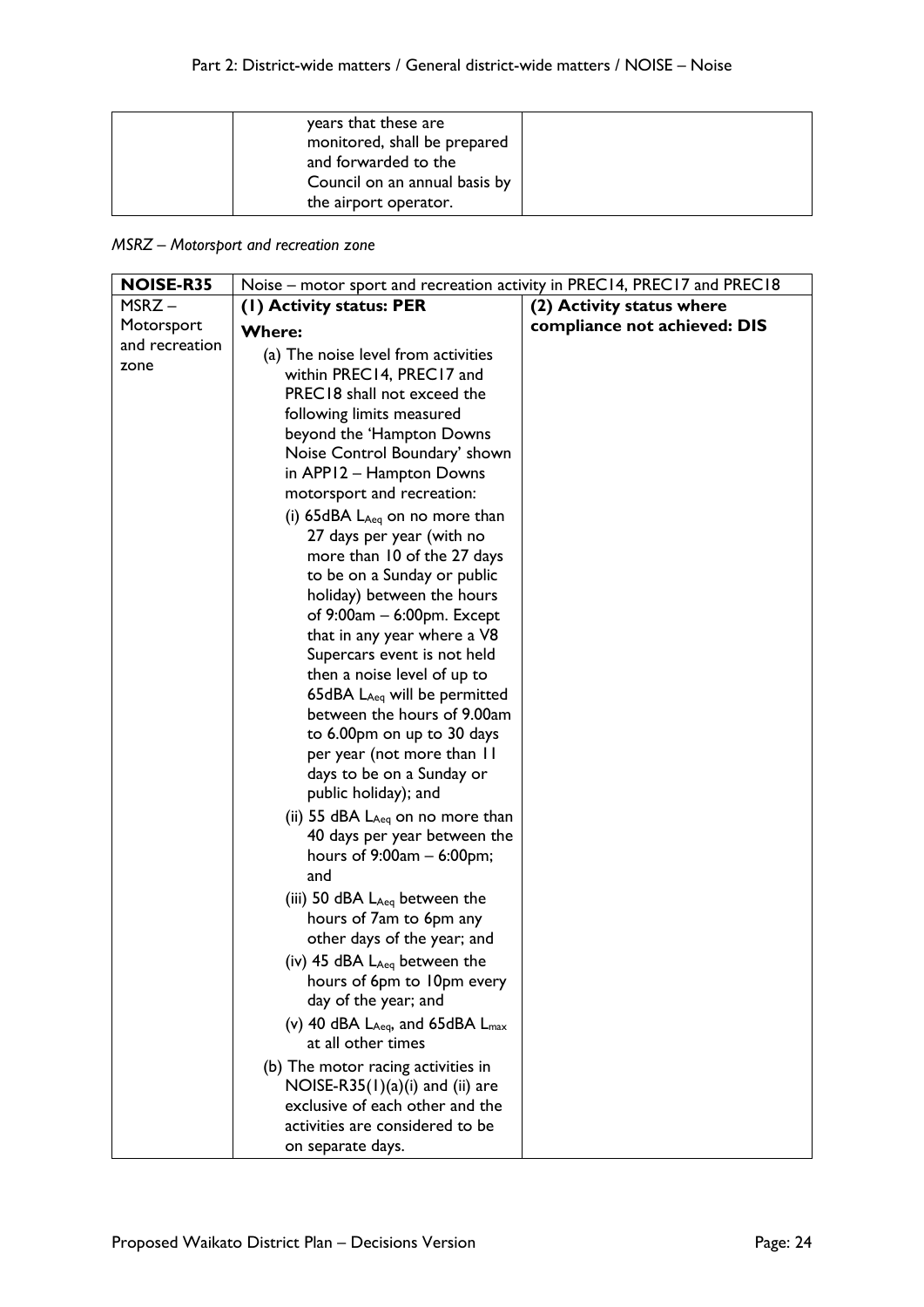|                                       | (c) Noise levels must be measured<br>in accordance with the<br>requirements of New Zealand<br>Standard NZS 6801:2008<br>Acoustics - Measurement of<br>Environmental Sound.<br>(d) Noise levels must be assessed in<br>accordance with the                      |                                                                                                                                                                                |                            |                                                                                                       |
|---------------------------------------|----------------------------------------------------------------------------------------------------------------------------------------------------------------------------------------------------------------------------------------------------------------|--------------------------------------------------------------------------------------------------------------------------------------------------------------------------------|----------------------------|-------------------------------------------------------------------------------------------------------|
|                                       | requirements of New Zealand                                                                                                                                                                                                                                    |                                                                                                                                                                                |                            |                                                                                                       |
|                                       |                                                                                                                                                                                                                                                                | Standard NZS 6802                                                                                                                                                              |                            |                                                                                                       |
| <b>NOISE-R36</b><br>MSRZ-             | (I) Activity status: PER                                                                                                                                                                                                                                       |                                                                                                                                                                                |                            | Noise – motor sport and recreation activity in PREC14, PREC17 and PREC18<br>(2) Activity status where |
| Motorsport                            | <b>Where:</b>                                                                                                                                                                                                                                                  |                                                                                                                                                                                |                            | compliance not achieved: DIS                                                                          |
| and recreation                        | (a) The use of a public address                                                                                                                                                                                                                                |                                                                                                                                                                                |                            | (a)                                                                                                   |
| zone                                  |                                                                                                                                                                                                                                                                | system shall only occur between                                                                                                                                                |                            |                                                                                                       |
|                                       |                                                                                                                                                                                                                                                                | the hours of 7:00am and 7:00pm                                                                                                                                                 |                            |                                                                                                       |
|                                       |                                                                                                                                                                                                                                                                | and shall not exceed a limit of<br>50dBA $L_{Aeq}$ measured at the                                                                                                             |                            |                                                                                                       |
|                                       | zone boundary.                                                                                                                                                                                                                                                 |                                                                                                                                                                                |                            |                                                                                                       |
| <b>NOISE-R37</b>                      | Noise - PREC15 and PREC16                                                                                                                                                                                                                                      |                                                                                                                                                                                |                            |                                                                                                       |
| MSRZ-<br>Motorsport<br>and recreation | (1) Activity status: PER<br><b>Where:</b><br>(a) The noise level from activities,<br>other than motor racing<br>activities within PREC15 and<br>PREC16, shall not exceed the<br>following limits when measured<br>at the notional boundary of any<br>dwelling: |                                                                                                                                                                                |                            | (2) Activity status where<br>compliance not achieved: RDIS                                            |
| zone                                  |                                                                                                                                                                                                                                                                |                                                                                                                                                                                |                            |                                                                                                       |
|                                       | Monday to<br>Friday                                                                                                                                                                                                                                            | $7:00am$ to<br>7:00pm                                                                                                                                                          | 50 dBA<br>$L_{Aeq}$        |                                                                                                       |
|                                       | Saturday                                                                                                                                                                                                                                                       | 7:00am to<br>6:00pm                                                                                                                                                            | 50 dBA<br>$L$ Aeq          |                                                                                                       |
|                                       | All other times<br>including<br>public holidays                                                                                                                                                                                                                |                                                                                                                                                                                | 40 dBA<br>$L$ Aeq          |                                                                                                       |
|                                       | Monday to<br>Sunday                                                                                                                                                                                                                                            | 10:00pm to<br>7:00am                                                                                                                                                           | 75 dBA<br>$L_{\text{max}}$ |                                                                                                       |
|                                       | (b) Noise levels shall be measured<br>noise'.                                                                                                                                                                                                                  | and assessed in accordance with<br>the requirements of NZS<br>6801:2008 'Acoustics -<br>Measurement of environmental<br>sound' and NZS 6802:2008<br>'Acoustics - environmental |                            |                                                                                                       |

*MTZ – Matangi zone rules*

**NOISE-R38** Noise – general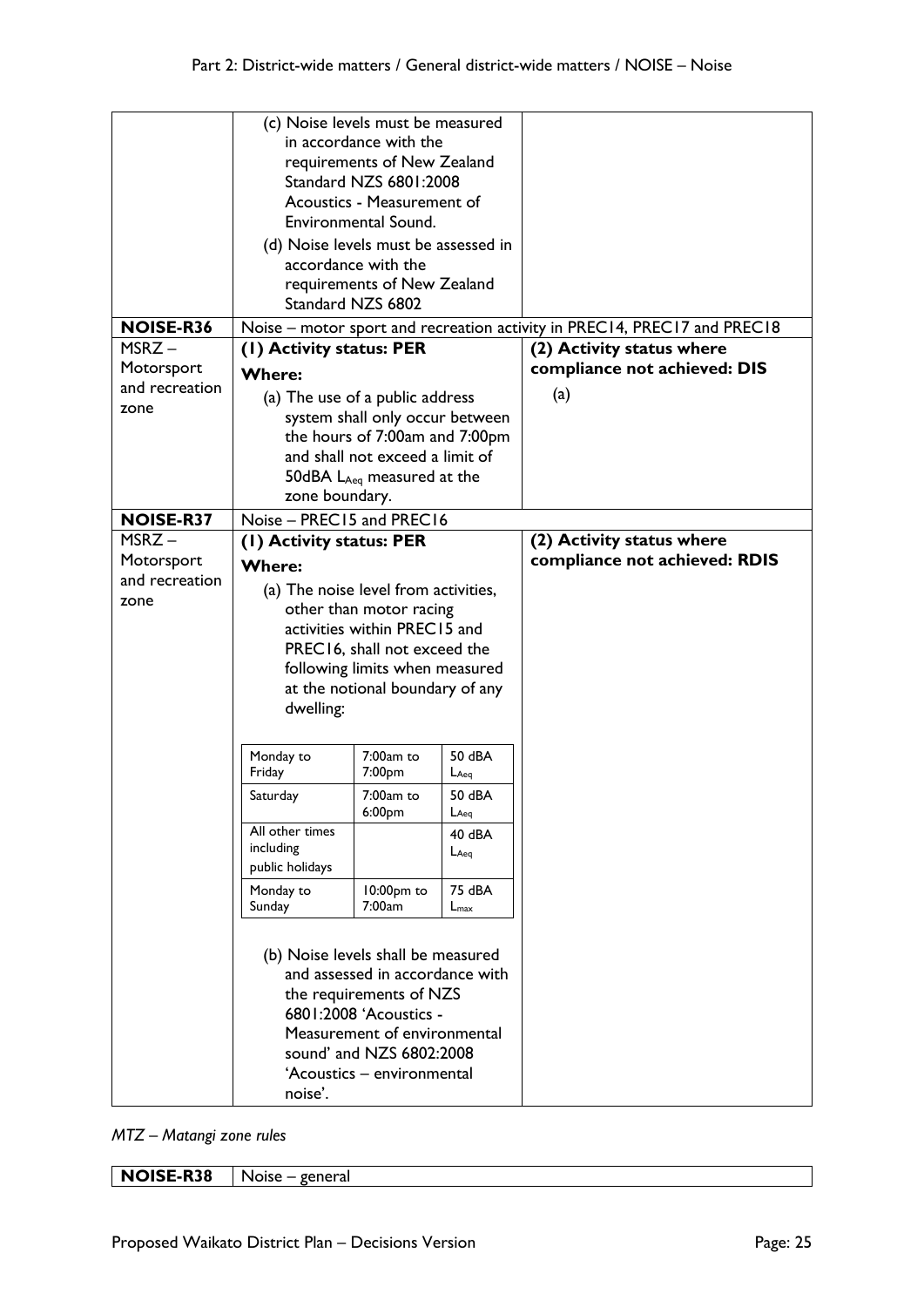| $MTZ -$      | (1) Activity status: PER                                                                                                                                                                                                                                                                                                                                                                                                                                                                                                                                                                                                                                                                                                                                                                       | (2) Activity status where                                                                                                                                                                                                         |
|--------------|------------------------------------------------------------------------------------------------------------------------------------------------------------------------------------------------------------------------------------------------------------------------------------------------------------------------------------------------------------------------------------------------------------------------------------------------------------------------------------------------------------------------------------------------------------------------------------------------------------------------------------------------------------------------------------------------------------------------------------------------------------------------------------------------|-----------------------------------------------------------------------------------------------------------------------------------------------------------------------------------------------------------------------------------|
| Matangi zone | <b>Where:</b>                                                                                                                                                                                                                                                                                                                                                                                                                                                                                                                                                                                                                                                                                                                                                                                  | compliance not achieved: RDIS                                                                                                                                                                                                     |
| rules        | (a) Noise generated within the<br>MTZ - Matangi zone when<br>measured at the zone boundary<br>must meet the permitted noise<br>levels for the neighbouring zone;<br>(b) Noise measured within any new<br>or relocated building must not<br>exceed:<br>(i) $75dB$ L <sub>Aeq</sub> , $(7am$ to $10pm)$ ;<br>(ii) 55dB $L_{Aeq}$ , and 85Db $L_{Amax}$<br>10pm to 7am the following<br>day; and<br>(iii) Rule $NOISE-R38(1)(b)$ does<br>not apply to buildings within<br>20m of the Rail Corridor.<br>(c) Noise levels shall be measured<br>in accordance with the<br>requirements of NZS 6801:2008<br>Acoustics - Measurement of<br>Environmental Sound; and<br>(d) Noise levels shall be assessed in<br>accordance with the<br>requirements of NZS 6802:2008<br>Acoustic- Environmental noise. | <b>Council's discretion is restricted</b><br>to the following matters:<br>(a) Effects on amenity values;<br>(b) Hours and days of operation;<br>(c) Noise levels;<br>(d) Timing and duration; and<br>(e) Methods of construction. |

*RPZ – Rangitahi Peninsula zone*

| <b>NOISE-R39</b> | Noise – general                                                                                                                                     |                              |  |
|------------------|-----------------------------------------------------------------------------------------------------------------------------------------------------|------------------------------|--|
| $RPZ -$          | (1) Activity status: PER                                                                                                                            | (2) Activity status where    |  |
| Rangitahi        | <b>Where:</b>                                                                                                                                       | compliance not achieved: DIS |  |
| Peninsula zone   | (a) Noise measured within any<br>other site must not exceed:                                                                                        |                              |  |
|                  | (i) 50dB $L_{Aeq}$ (15min), 7am to 7pm,<br>every day, and                                                                                           |                              |  |
|                  | (ii) $45dB$ L <sub>Aeq (15min)</sub> , 7pm to<br>10pm, every day, and                                                                               |                              |  |
|                  | (iii) $40dB$ $L_{Aeq}$ (15min), 10pm to<br>7am the following day. and                                                                               |                              |  |
|                  | (iv) $65dB$ ( $L_{AFmax}$ ), 10pm to 7am<br>the following day.                                                                                      |                              |  |
|                  | (b) Noise levels must be measured<br>in accordance with the<br>requirements of NZS 6801:2008<br>"Acoustics - Measurement of<br>Environmental Sound. |                              |  |
|                  | (c) Noise levels must be assessed in<br>accordance with the<br>requirements of NZS 6802:2008                                                        |                              |  |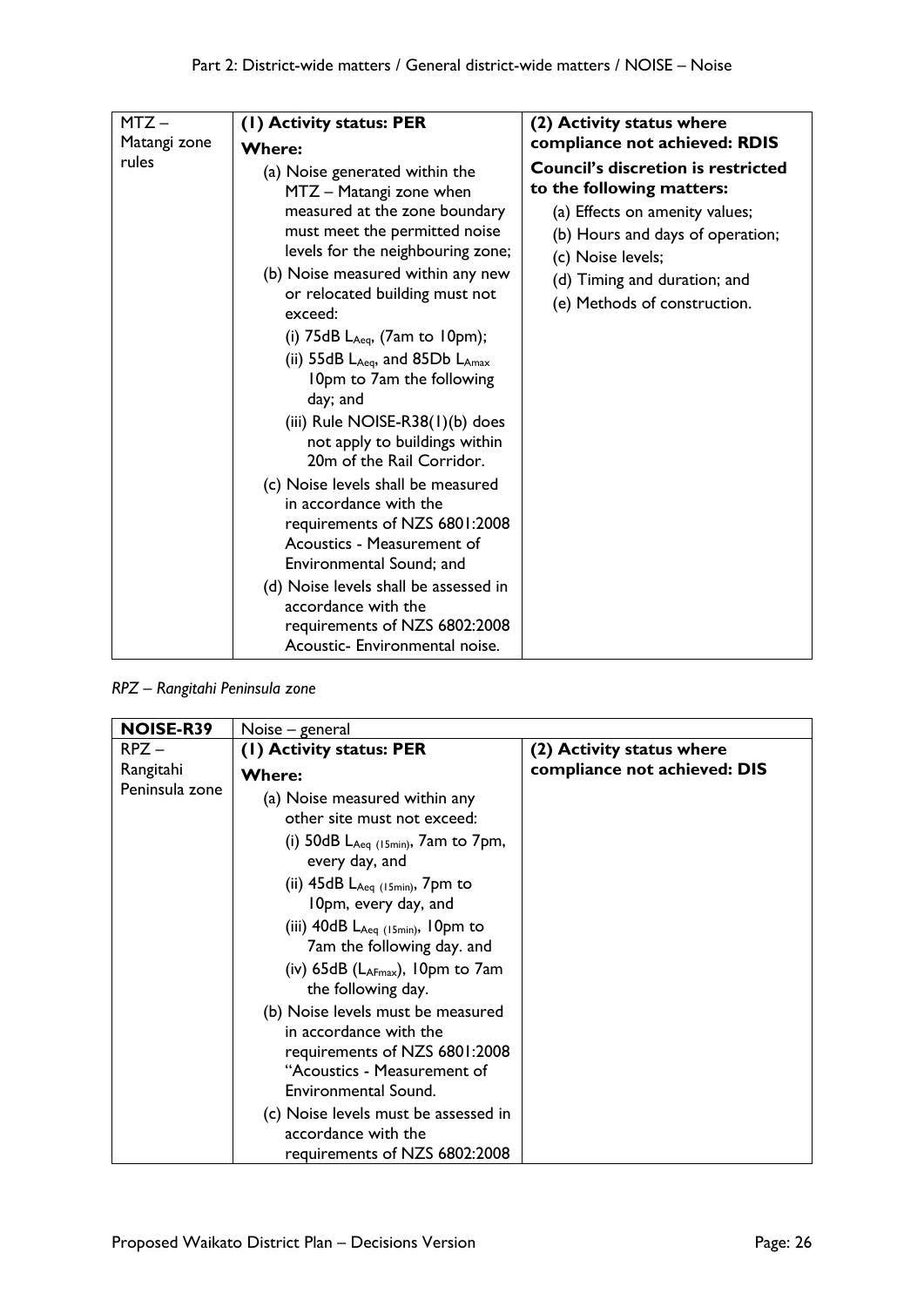| "Acoustic- Environmental |  |
|--------------------------|--|
| noise"                   |  |

## *TKAZ – Te Kowhai airpark zone*

| <b>NOISE-R40</b> | Noise – other than aircraft operations                                                                                                                                                                                                                                                                                                                                                                                                                                                                                                            |                              |  |  |
|------------------|---------------------------------------------------------------------------------------------------------------------------------------------------------------------------------------------------------------------------------------------------------------------------------------------------------------------------------------------------------------------------------------------------------------------------------------------------------------------------------------------------------------------------------------------------|------------------------------|--|--|
| $TKAZ - Te$      | (I) Activity status: PER                                                                                                                                                                                                                                                                                                                                                                                                                                                                                                                          | (2) Activity status where    |  |  |
| Kowhai           | <b>Where:</b>                                                                                                                                                                                                                                                                                                                                                                                                                                                                                                                                     | compliance not achieved: DIS |  |  |
| airpark zone     | (a) Noise, other than noise from<br>aircraft operations, measured<br>within any site in any zone,<br>other than the Te Kowhai<br>Airpark Zone, must meet the<br>permitted noise levels for that<br>zone.<br>(b) Noise levels must be measured<br>in accordance with the<br>requirements of New Zealand<br>Standard NZS 6801:2008<br>Acoustics - Measurement of<br>Environmental Sound.<br>(c) Noise levels must be assessed in<br>accordance with the<br>requirements of New Zealand<br>Standard NZS 6802:2008<br>Acoustic - Environmental noise. |                              |  |  |
| <b>NOISE-R41</b> |                                                                                                                                                                                                                                                                                                                                                                                                                                                                                                                                                   |                              |  |  |
| TKAZ - Te        | Noise – aircraft operations<br>(I) Activity status: PER                                                                                                                                                                                                                                                                                                                                                                                                                                                                                           | (2) Activity status where    |  |  |
| Kowhai           |                                                                                                                                                                                                                                                                                                                                                                                                                                                                                                                                                   | compliance not achieved: DIS |  |  |
| airpark zone     | <b>Where:</b>                                                                                                                                                                                                                                                                                                                                                                                                                                                                                                                                     |                              |  |  |
|                  | (a) Noise from aircraft operations                                                                                                                                                                                                                                                                                                                                                                                                                                                                                                                | (a)                          |  |  |
|                  | in all precincts, including aircraft                                                                                                                                                                                                                                                                                                                                                                                                                                                                                                              |                              |  |  |
|                  | movements on taxiways, shall                                                                                                                                                                                                                                                                                                                                                                                                                                                                                                                      |                              |  |  |
|                  | not exceed 65dB L <sub>dn</sub> outside the                                                                                                                                                                                                                                                                                                                                                                                                                                                                                                       |                              |  |  |
|                  | Air Noise Boundary and 55dB                                                                                                                                                                                                                                                                                                                                                                                                                                                                                                                       |                              |  |  |
|                  | L <sub>dn</sub> outside the Outer Control                                                                                                                                                                                                                                                                                                                                                                                                                                                                                                         |                              |  |  |
|                  | Boundary as shown on the                                                                                                                                                                                                                                                                                                                                                                                                                                                                                                                          |                              |  |  |
|                  | planning maps when assessed in<br>PREC29 and PREC30 and on                                                                                                                                                                                                                                                                                                                                                                                                                                                                                        |                              |  |  |
|                  | receiving sites outside of the                                                                                                                                                                                                                                                                                                                                                                                                                                                                                                                    |                              |  |  |
|                  | TKAZ - Te Kowhai Airpark                                                                                                                                                                                                                                                                                                                                                                                                                                                                                                                          |                              |  |  |
|                  | zone. For the purpose of this                                                                                                                                                                                                                                                                                                                                                                                                                                                                                                                     |                              |  |  |
|                  | rule aircraft noise shall be                                                                                                                                                                                                                                                                                                                                                                                                                                                                                                                      |                              |  |  |
|                  | assessed in accordance with                                                                                                                                                                                                                                                                                                                                                                                                                                                                                                                       |                              |  |  |
|                  | NZS6805:1992 "Airport Noise                                                                                                                                                                                                                                                                                                                                                                                                                                                                                                                       |                              |  |  |
|                  | Management and Land Use                                                                                                                                                                                                                                                                                                                                                                                                                                                                                                                           |                              |  |  |
|                  | Planning" and logarithmically                                                                                                                                                                                                                                                                                                                                                                                                                                                                                                                     |                              |  |  |
|                  | averaged over a three month                                                                                                                                                                                                                                                                                                                                                                                                                                                                                                                       |                              |  |  |
|                  | period. The following operations                                                                                                                                                                                                                                                                                                                                                                                                                                                                                                                  |                              |  |  |
|                  | are excluded from the                                                                                                                                                                                                                                                                                                                                                                                                                                                                                                                             |                              |  |  |
|                  | calculation of noise for                                                                                                                                                                                                                                                                                                                                                                                                                                                                                                                          |                              |  |  |
|                  | compliance with noise limits:                                                                                                                                                                                                                                                                                                                                                                                                                                                                                                                     |                              |  |  |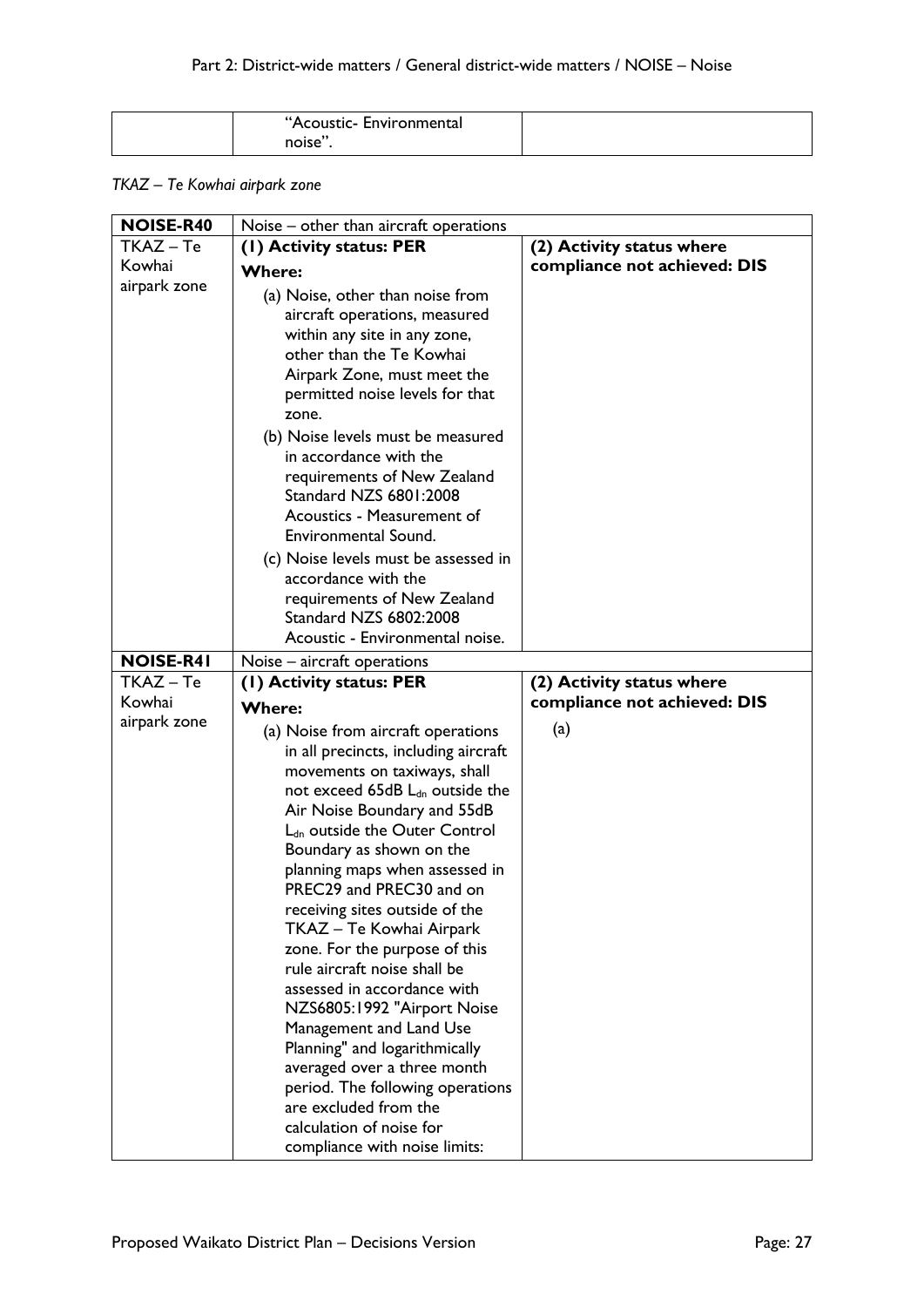|                  | (i) Aircraft engine testing and<br>maintenance                     |                              |
|------------------|--------------------------------------------------------------------|------------------------------|
|                  | (ii) Aircraft landing or taking off                                |                              |
|                  | in an emergency                                                    |                              |
|                  | (iii) Emergency flights required<br>to rescue persons from life    |                              |
|                  | threatening situations or to                                       |                              |
|                  | transport patients, human                                          |                              |
|                  | vital organs or medical<br>personnel in a medical                  |                              |
|                  | emergency                                                          |                              |
|                  | (iv) Flights required to meet the                                  |                              |
|                  | needs of a national or civil                                       |                              |
|                  | defence emergency declared<br>under the Civil Defence              |                              |
|                  | <b>Emergency Management Act</b>                                    |                              |
|                  | 2002                                                               |                              |
|                  | (v) Aircraft using the aerodrome<br>due to unforeseen              |                              |
|                  | circumstances as an essential                                      |                              |
|                  | alternative to landing at a                                        |                              |
|                  | scheduled airport elsewhere                                        |                              |
|                  | (vi) Aircraft undertaking<br>firefighting duties                   |                              |
|                  | (vii) Air Show (for one air show                                   |                              |
|                  | per calendar year)                                                 |                              |
|                  | (b) Aircraft movements shall be<br>recorded monthly and noise      |                              |
|                  | contours for the purpose of                                        |                              |
|                  | assessing compliance with                                          |                              |
|                  | NOISE-R41 $(1)(a)$ shall be<br>calculated no later than 12         |                              |
|                  | months from the date when the                                      |                              |
|                  | rule becomes legally operative                                     |                              |
|                  | and thereafter once every two<br>years. When the calculated        |                              |
|                  | noise level is within I decibel of                                 |                              |
|                  | the 65dB $L_{dn}$ and / or 55dB $L_{dn}$                           |                              |
|                  | limit/s, noise contours for the<br>purpose of assessing compliance |                              |
|                  | with NOISE-R41 shall be                                            |                              |
|                  | calculated annually and verified                                   |                              |
|                  | with infield monitoring once                                       |                              |
| <b>NOISE-R42</b> | every two years.<br>Noise – aircraft operations                    |                              |
| TKAZ - Te        | (1) Activity status: PER                                           | (2) Activity status where    |
| Kowhai           |                                                                    |                              |
|                  | Where:                                                             | compliance not achieved: DIS |
| airpark zone     | (a) Aircraft engine testing and                                    |                              |
|                  | maintenance in all precincts                                       |                              |
|                  | must:<br>(i) Take place only between:                              |                              |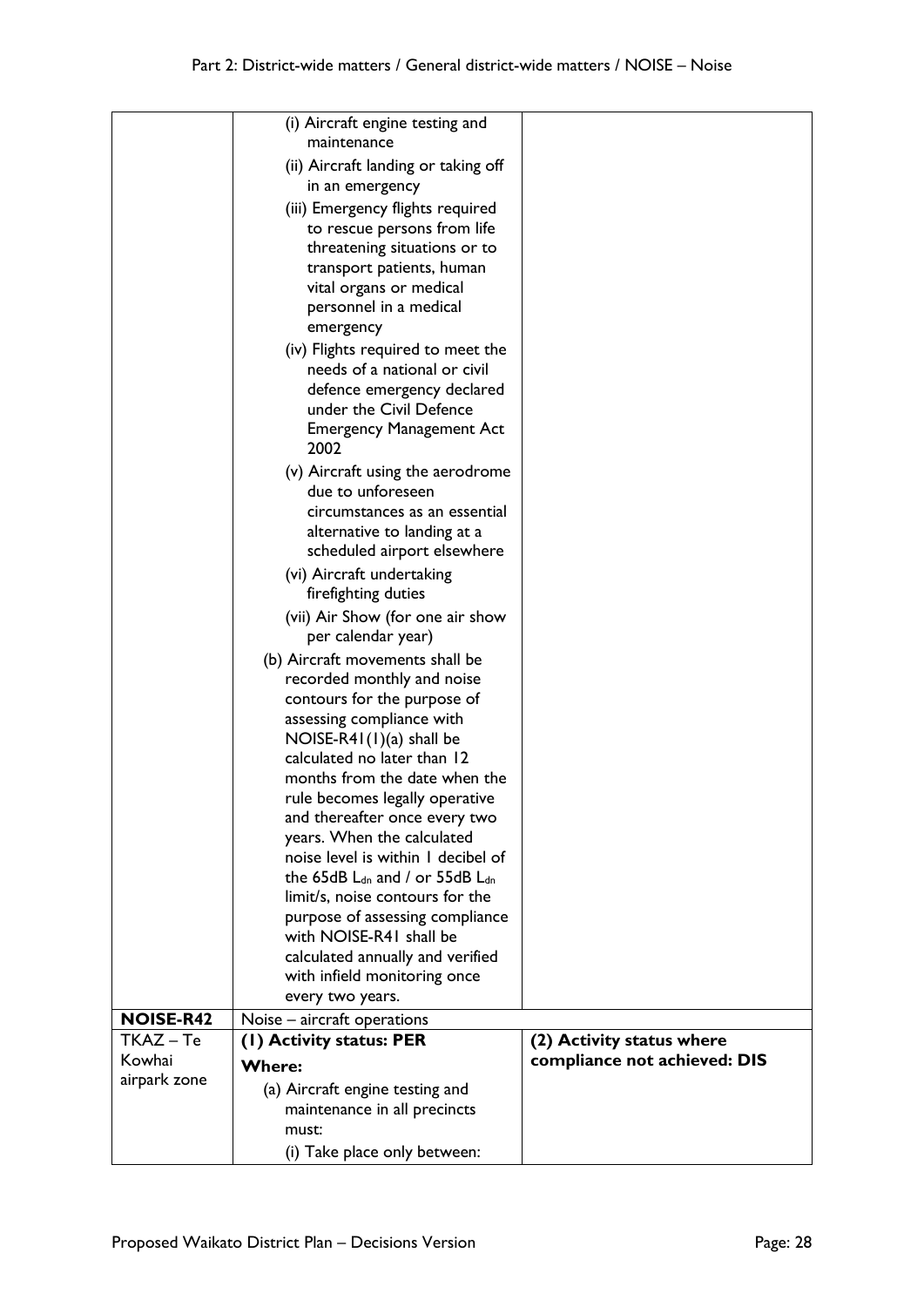| (1) 0800 hours and 2000<br>hours in the Summer<br>Period; or                                                                                                                  |
|-------------------------------------------------------------------------------------------------------------------------------------------------------------------------------|
| (2) 0800 hours and 1900<br>hours in the Winter<br>Period                                                                                                                      |
| (b) Meet the receiving site relevant<br>zone permitted noise levels<br>when measured at the notional<br>boundary of any site outside the<br>TKAZ – Te Kowhai Airpark<br>zone. |
| (c) Noise levels must be measured<br>in accordance with the<br>requirements of New Zealand<br>Standard NZS 6801:2008<br>Acoustics - Measurement of<br>Environmental Sound.    |
| (d) Noise levels must be assessed in<br>accordance with the<br>requirements of New Zealand<br>Standard NZS 6802:2008<br>Acoustic - Environmental noise.                       |

# *TTZ – TaTa Valley zone*

| <b>NOISE-R43</b>            | Noise – general                                                                                                                                                                                                                                                                                              |                                                                                                                                                                                                                                                                                |  |
|-----------------------------|--------------------------------------------------------------------------------------------------------------------------------------------------------------------------------------------------------------------------------------------------------------------------------------------------------------|--------------------------------------------------------------------------------------------------------------------------------------------------------------------------------------------------------------------------------------------------------------------------------|--|
| $TTZ - TaTa$<br>Valley zone | (I) Activity status: PER                                                                                                                                                                                                                                                                                     | (2) Activity status where                                                                                                                                                                                                                                                      |  |
|                             | Where:                                                                                                                                                                                                                                                                                                       | compliance not achieved: RDIS                                                                                                                                                                                                                                                  |  |
|                             | (a) The noise rating level must not<br>exceed:                                                                                                                                                                                                                                                               | <b>Council's discretion is restricted</b><br>to the following matters:                                                                                                                                                                                                         |  |
|                             | (i) $50dB$ $L_{Aeq}$ , $7am$ to $7pm$ every<br>day;<br>(ii) $45dB$ $L_{Aeq}$ , $7pm$ to $10pm$<br>every day;<br>(iii) $40dB$ L <sub>Aeq</sub> and $65dB$ L <sub>Amax</sub> ,<br>10pm to 7am the following<br>day when measured at or<br>within any Notional<br>Boundary in the GRUZ -<br>General Rural Zone. | (a) The extent to which proposed<br>hours of operation and/or<br>duration (of the activity causing<br>the noise infringement) will give<br>rise to adverse noise effects on<br>the surrounding environment<br>and adequacy of proposed<br>measures to manage these<br>effects. |  |
|                             | (b) No noise limits apply between<br>sites in the TTZ - TaTa Valley<br>zone.                                                                                                                                                                                                                                 |                                                                                                                                                                                                                                                                                |  |
|                             | (c) Noise levels must be measured<br>in accordance with the<br>requirements of New Zealand<br>Standard NZS 6801:2008<br>"Acoustics - Measurement of<br>Environmental Sound".                                                                                                                                 |                                                                                                                                                                                                                                                                                |  |
|                             | (d) Noise levels must be assessed in<br>accordance with the                                                                                                                                                                                                                                                  |                                                                                                                                                                                                                                                                                |  |